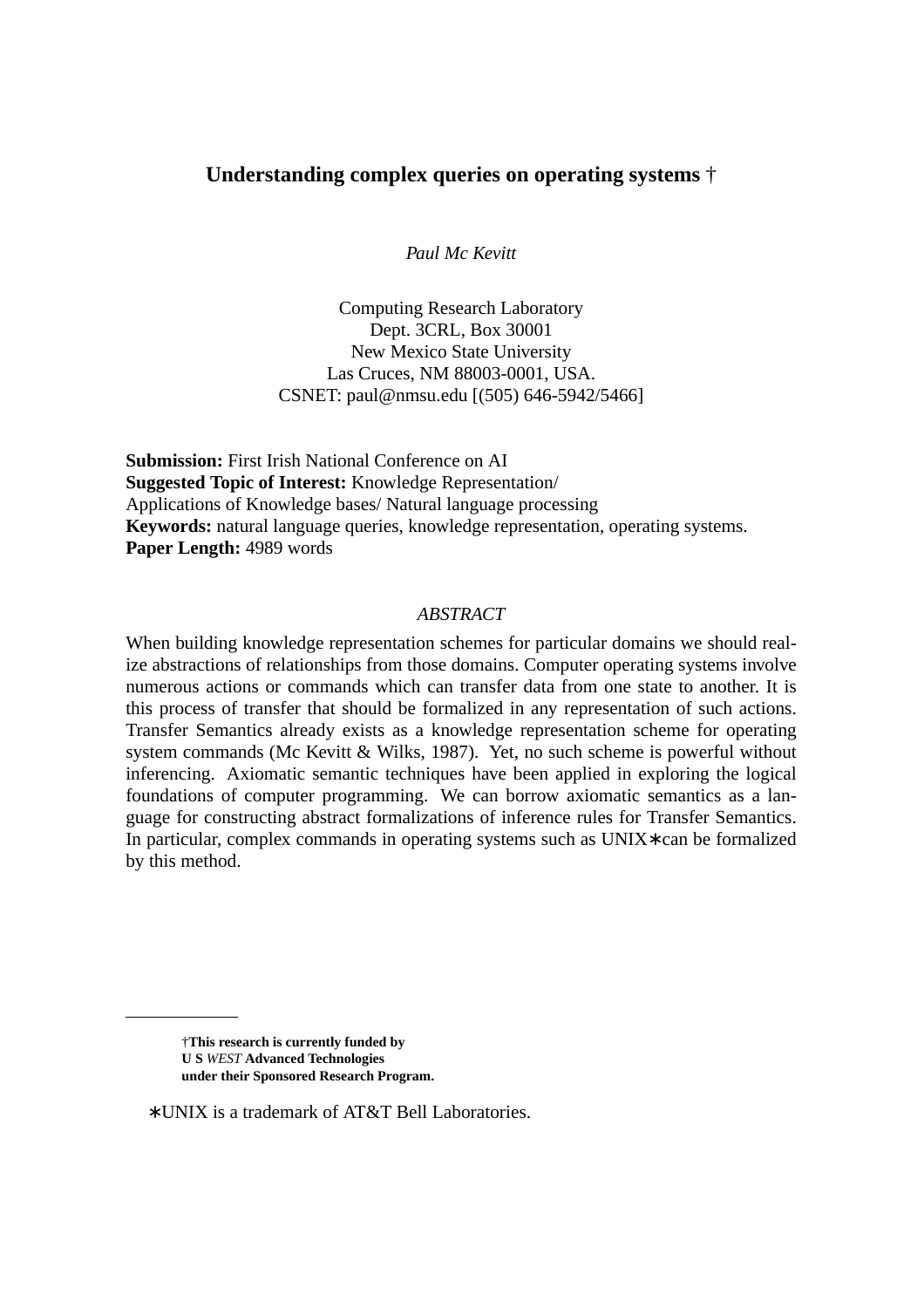## **0. Introduction**

A knowledge representation scheme is never complete while there are no strategies to manipulate that scheme. We have developed a knowledge representation for computer operating systems called Transfer Semantics (see Mc Kevitt & Wilks, 1987). Transfer Semantics is a powerful abstract semantics used in understanding natural language queries about operating systems. The semantics is abstract because a detailed knowledge of operating systems is not necessary to understand user queries. It is the process of providing answers for queries that requires specific detailed knowledge. The work of answering natural language queries is performed by a formal knowledge base.

Transfer Semantics is a knowledge representation used to formalize operating system actions and any objects affected by such actions. We use Transfer Semantics to represent the means by which operating system commands transfer objects from one state to another. In Transfer Semantics operating system objects are represented by object frames. The object frames are structured in a tree-like representation. Action frames are used to specify transfer relations among object frames.

Each action frame is a formal representation of operating system actions or commands. Action frames consist of preconditions, postconditions, actions and actors. Preconditions are sets of states of objects existing before commands take effect. Postconditions involve sets of states of objects after a command is performed. Such conditions specifying states of objects are 'preferred', i.e. we do not specify all conditions on frames, only those that usually occur. Actions include the particular command(s) that cause(s) any transfer of object states. An actor is any person capable of performing some action. Preconditions and postconditions are mentioned in most of the literature on planning and have been used for specifying plans and goals. For example, in Wilensky (1987) there is a description of *concerns* which are preconditions particularly relevant to a given plan. The term concern is synonymous with our concept of preferred conditions.

As conditions on action frames are preferred, we choose those conditions typical for some action. This is done for three reasons: (1) so that the correct frame will be selected for a particular query, (2) frames would become very large if all possible transfer conditions were specified and, (3) inherent requirements for specifying 'weak' preconditions and 'strong' postconditions on frames. What we mean by weak and strong will become apparent later on. The very fact that frames contain only preferred conditions means that Transfer Semantics is weak. That can be shown explicitly by various examples. The power of Transfer Semantics must be increased by defining and applying various rules of inference. Inference rules will be used to manipulate the preferred conditions in each frame so that the scope of frame meaning can be expanded. This paper is about: (1) defining some rules of inference, (2) how these rules can be used to strengthen Transfer Semantics, and more important, (3) why we designed a weak semantics in the first place.

We begin in section one with a brief overview of the Operating System CONsultant (OSCON) system and its relation to other work. We follow in section two with examples of natural language queries that demonstrate problems in Transfer Semantics. Section three describes a language for representing inference rules. In section four some general rules of inference are defined to solve the problems. This section includes a number of worked examples on how those inference rules may be applied. A description of other work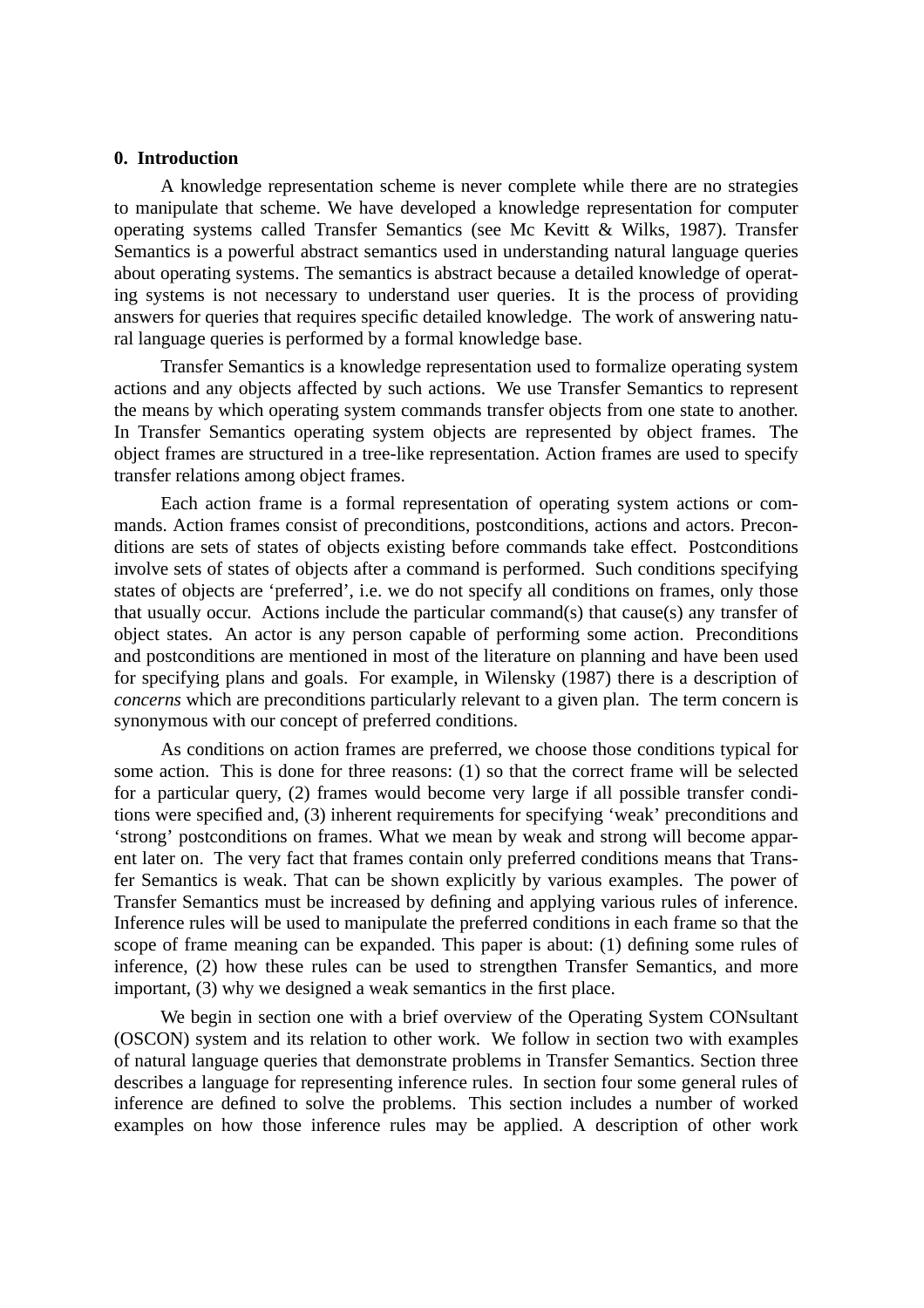relating to our inferencing schema comes next. As always, we arrive at some conclusions, and in section six the need for inference processes is justified.

## **1. The Operating System Consultant**

At the Computing Research Laboratory we are developing a natural language understander for a consultant system called OSCON. OSCON is being programmed in Kyoto Common Lisp. The system is intended to help novice and expert users learn operating system concepts. It is hoped that OSCON will answer user queries on many operating systems, although we are focusing on UNIX. Other computer operating systems of interest are TOPS-20∗, VMS∗ and VM/CMS†.

The system will have an 'interdisciplinary' flavor. By this we mean if some user asks a query in the context of one operating system, OSCON will have the capability of answering the query in terms of another. For example, a user may be asking queries about UNIX and suddenly say, ''How do I use 'dir' to find the creation date of all the files in my directory ?" However, there is no "dir" command in UNIX although there is one in TOPS-20. Of course, the equivalent command for UNIX is ''ls -l''. It is our intention to build a system that will allow the user to specify which operating system he wishes to learn. It would be possible for the system to answer a query about say, ''deleting'' by showing the necessary commands for different operating systems or just a specified one.

OSCON has a two-module architecture involving a natural language understander and a knowledge base. The natural language understander has the function of understanding and answering English queries. Query responses will be in English too. The knowledge base is a detailed, formal knowledge base and functions as a solving or answering module. The knowledge base is being constructed at the University of Vermont by Dr. Steve Hegner. Work on the knowledge base is discussed extensively in Douglass & Hegner (1982), Hegner & Douglass (1984) and Hegner (1987). Our architecture is similar to that found in many natural language interfaces to database systems (see Waltz 1975, 1978; Martin et al. 1983; Wallace 1985; & Hendrix et al. 1978). The two-module architecture is one of the principle design features of OSCON. As pointed out by Hegner (see Hegner 1987, p. 1) the two-module architecture facilitates an important principle of separation of understanding and solving.

In the natural language understander parsed English sentences are translated into a formal query language called OSquel (see Hegner, 1987). Formal queries are instantiated by the knowledge base and returned to the understander where answers are produced in English. Formal queries are represented in the form  $\langle P \rangle$  A  $\{Q\}$  U>. P and Q represent preconditions and postconditions for any action A. U represents the particular person or user performing A.

The natural language understander can be considered in terms of two distinct phases: (1) formal query generation, and (2) answer production. The formal query generation phase involves four components: (1) shallow parser, (2) deep parser, (3) knowledge representation, and (4) formal query generator. Each component produces a new level of meaning representation for some query. The advantage of having various levels of meaning

<sup>∗</sup> TOPS-20 and VMS are trademarks of Digital Equipment Corporation.

<sup>†</sup> VM/CMS is a trademark of International Business Machines Corporation.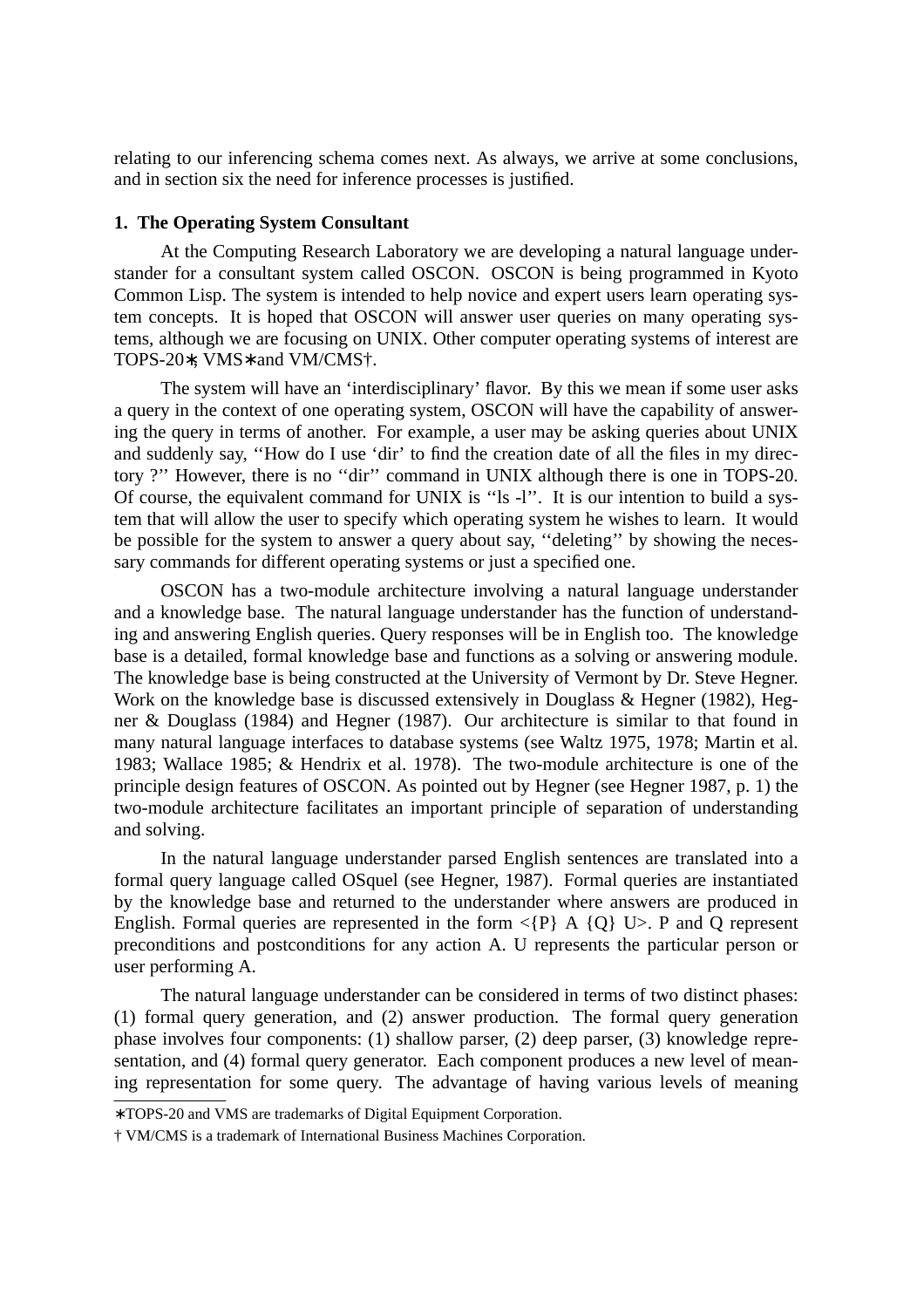representation in any interface is discussed by Sparck-Jones (1983).

The control flow of the natural language understander proceeds like this: (1) Initially, an English query is input by the user. The query is parsed into a 'shallow representation' by some natural language parser. This representation may include some semantics such as knowledge of word senses. Examples of natural language parsers we currently use are described by Ball & Huang in Wilks (1986) and by Slator in Wilks et al. (1987); (2) Each shallow representation is passed to an Embedded Concept Representation generator. This component builds semantic representations of queries from the shallow representation and makes use of semantic case frames existing in a database. Case labels are attached to various items (see Mc Kevitt, 1986a); (3) Each embedded concept representation is passed to a Transfer Semantics component which maintains a database of knowledge frames. The Transfer Semantics component is the heart of the natural language understander. It contains the abstract knowledge about operating systems and embodies the tasks of frame selection and instantiation (see Mc Kevitt, 1986b); (4) A domain-specific Transfer Semantics representation is passed to a formal query generator which produces an uninstantiated formal query to the knowledge base in the query language called OSquel. Formal queries are instantiated by the application of a solving process in the knowledge base. The answer generation phase of the understander is concerned with producing natural language answers from instantiated queries.

## **1.1. Relation to other Operating System Consultants**

Many researchers are working on building operating system consultants. There are three types of system being built: (1) systems with menu-based interfaces (MENU), (2) systems with limited natural language capability (LNL), and (3) systems with natural language interfaces (NL). In theory MENU, LNL, and NL systems could involve a commandlevel interface, i.e. the user could execute commands at the interface. However, many of these systems only act as consultants.

MENU systems are based on menu-selection and some of them include a commandlevel option, others do not. The problem with most menu-selection approaches for operating system consultants (pointed out by McDonald & Schvaneveldt 1987, p. 14; Hegner 1987, p. 1 and Wilensky et al. 1984, p. 576) is that they are not very useful if a user knows what he wants to do, but does not know the explicit command for doing it. McDonald et al. (1983) have organized studies to clarify the effects of menu organization on user performance. They used explicit targets (e.g., "lemon") and single-line definitions (e.g., "a small, oblong, pale-yellow citrus fruit'') to examine the effects that *type* of target has on menu-selection performance. They point out that real world users seldom search for explicit targets in menus. If people know exactly what they are looking for, then they probably know where to find it. Say a user is looking for some command to remove a file. It is unlikely that the name of the command is known. Searching the menu system is easy if the user knows that the command is 'delete'. But, then the user need not use the menu system at all.

It is possible that one could build a menu system where abstractions or concepts such as printing are represented. However, such abstractions may still not be useful to some user who can describe what he wants to do but cannot find any mention of that in the set of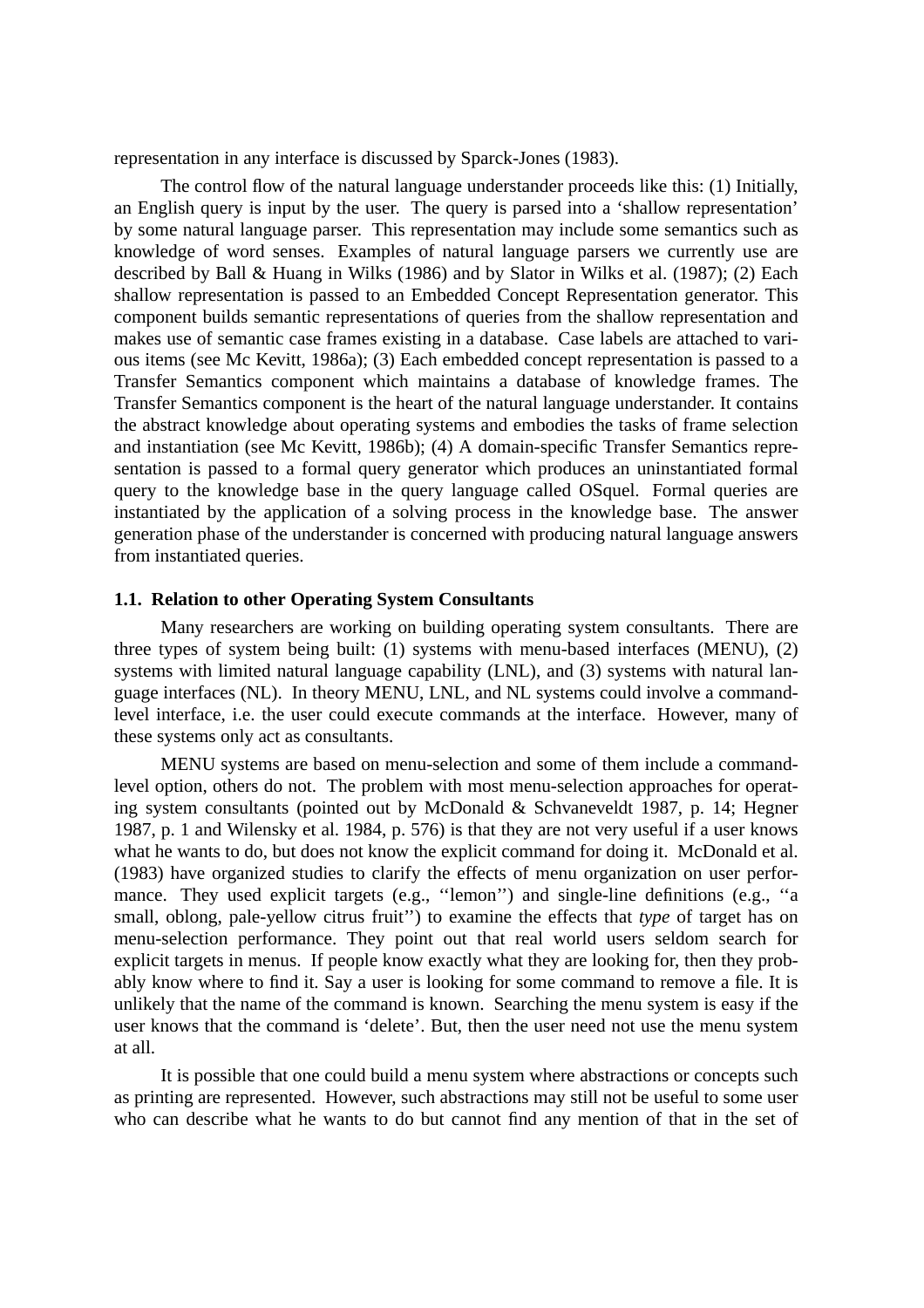abstractions. The problem arises because natural language expressions are at such an abstract level that they may not fall into any set of concepts. You may argue that such abstractions can also be built into a MENU interface. That is true, but then what you have is a natural language front end. Natural language front ends are extreme examples of MENU systems containing many abstractions. Such front ends allow users to specify queries in terms of abstractions of word meanings, and are therefore more flexible. It is important to point out that we are not saying there is anything wrong with menu-selection approaches. They are a useful insight into how to structure knowledge about some domain and are a useful first draft at building any interface. The next four paragraphs discuss examples of MENU systems and that alone distinguishes our work from theirs.

(I) The Cognitive Systems Group at the Computing Research Laboratory are developing formal methods for interface design (see McDonald et al. 1986; McDonald & Schvaneveldt, 1987). McDonald & Schvaneveldt have defined theoretical motivations for their empirically based approach along with a related discussion of scaling and knowledge acquisition techniques. One application to illustrate key aspects of their methodology is an ongoing investigation of UNIX users aimed at improving on-line documentation systems. They are developing a theory of structural descriptions for UNIX. These will be useful in building a menu-based consultation program for UNIX which will allow users to efficiently develop accurate conceptual models of operating systems.

Their UNIX interactive documentation guide (Superman II), (1) is based on empirically derived representations of experienced users' conceptual models, (2) has several perspectives (e.g., functional and procedural), (3) has multiple levels of abstraction within each perspective, and (4) provides users who are familiar with other operating systems (e.g. DOS<sup>\*</sup>) a 'bridge' for transferring their knowledge to UNIX. We are working closely with the Cognitive Systems Group to provide empirical backing for any assumptions made in developing the natural language understander for OSCON.

(II) Tyler (1986) describes an adaptive interface design and a prototype user-computer interface to demonstrate both the feasibility and utility of a general adaptive architecture. The system is a command-level interface where the interface takes a user's entry and sends a valid command to the operating system. A prototype has been designed which will interface the user to a UNIX operating system. Features of the interface are geared towards the particular user, and the specific task currently being executed.

(III) Another menu-selection approach is described in Hayes (1982) and Hayes & Szekely (1983). They have designed a system called COUSIN which is a command level interface for operating systems. The COUSIN system provides two types of user friendly information: (1) static descriptions of possibly invoked subsystems, including their parameters and syntax; (2) dynamically produced descriptions of the state of current interaction. One of the applications of the COUSIN interface is to provide a command-level interface to the UNIX operating system, i.e. to provide an alternative to the standard UNIX shell. COUSIN consists of a network of text frames connected by named semantic links. Each frame is variable in size and contain less than a screenfull of information. COUSIN shows to the user information that is hidden from him by OSCON. While using OSCON the user does not see, or need to know, the structure of stored knowledge. Such information can be

<sup>∗</sup> DOS is a trademark of International Business Machines Corporation.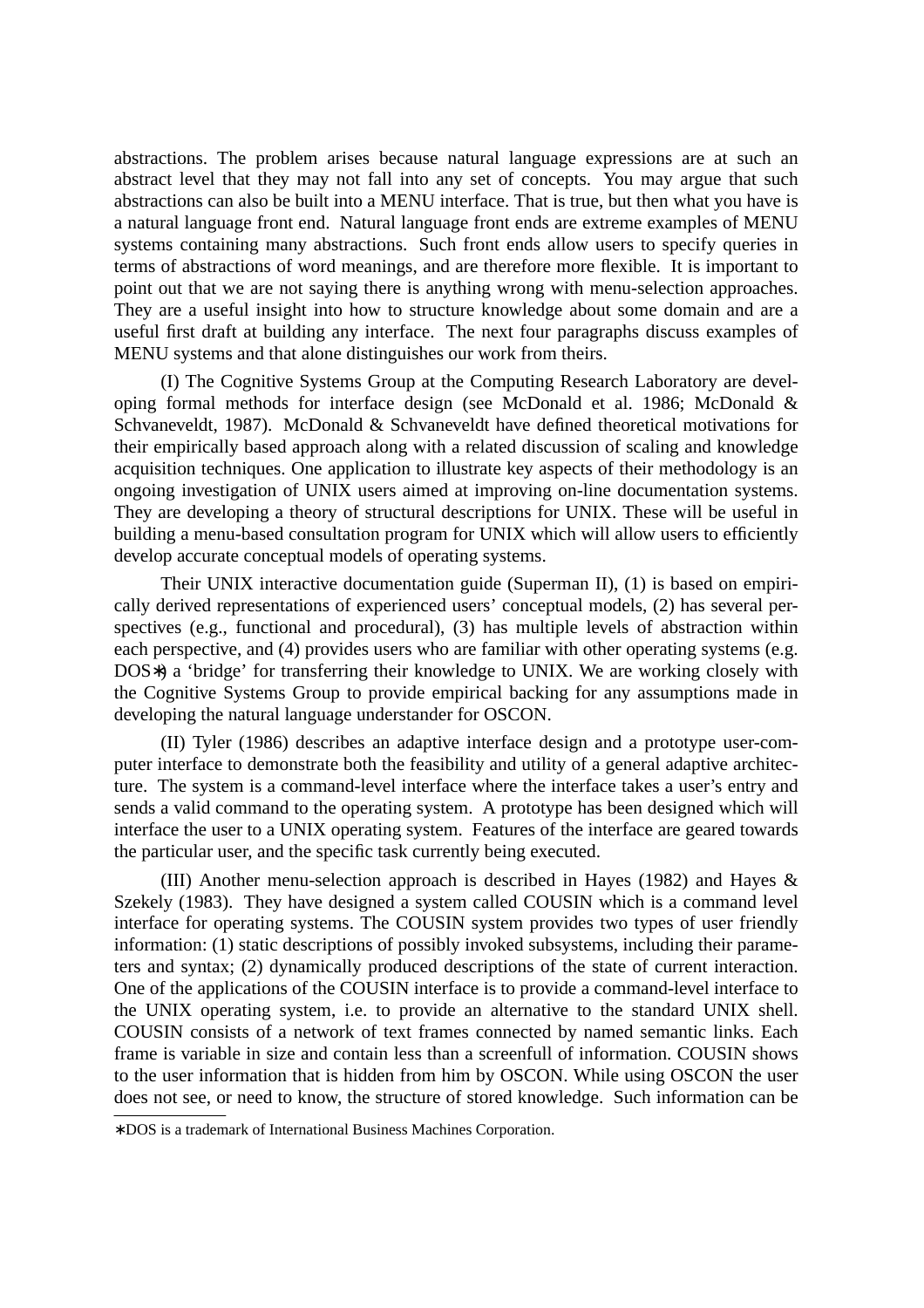discovered by the user through natural language interaction if it needs to be known. The natural language understander informs the user, in terms of English, the specific pieces of stored knowledge that are particularly relevant to some query.

(IV) Billmers & Garifo (1985) are building knowledge-based operating system consultants. They have implemented an expert system called TEACHVMS which is used for helping TOPS-20 users learn about the VMS operating system. They are also developing a system called TVX which provides a general operating system shell useful for designing specific operating system consultants. Both of these systems are menu-based expert systems. In agreement with our approach, Billmers and Garifo are interested in planning solutions to complex user tasks, requiring many steps. The fact that TEACHVMS converts TOPS-20 commands to VMS commands means that it must contain similarities between concepts from different operating systems. This concurs with our interdisciplinary approach to consultant system design. TVX contains knowledge in two forms: abstract operating system concepts, and knowledge specific to the target system (i.e., VMS). OSCON also involves knowledge in both abstract and specific forms, distinguished by the understander and the knowledge base respectively.

LNL systems allow the user to insert queries using limited natural language. For example, an expert system called CMS-HELP has been developed by Yun & Loeb (1984) to serve as an on-line consultant for users of the VM/CMS operating system. The system assists novice or experienced users who need to use unfamiliar system facilities. Advice is given in terms of the sequence of commands needed to accomplish some user task. The CMS-HELP expert system was constructed using EMYCIN, a program for developing knowledge-based consultation systems.

The third type of consultant system are natural language understanders. The advantages of NL systems over most MENU and LNL approaches are numerous. We will not discuss those advantages here, as this has been done elsewhere (see Douglass & Hegner 1982, p. 1; Wilensky et al. 1984, p. 576).

At Berkeley, Robert Wilensky heads a group who have built an understanding system called Unix Consultant (UC) which processes natural language queries about UNIX (see Wilensky et al. 1984, 1986; Wilensky, 1987). Our approach to consultation is similar and yet different to the one at Berkeley. We are both building natural language systems, yet the way we do that is quite distinct. In UC there is no separation and formalization of detailed knowledge on operating systems in a knowledge base. All aspects of UC make use of one general knowledge representation called KODIAK (see Wilensky, 1986). This compares to our approach of having abstract knowledge in the understander and detailed knowledge in a knowledge base. Another distinction is that presently the UC program is intended to be a consultant for UNIX whereas our system is intended to be a general operating system consultant (e.g., UNIX, TOPS-20, and VM/CMS). In building OSCON we are more concerned with understanding complex queries where there are a number of operating system commands interrelated with each other, to denote some higher level process.

Kemke (1987) describes an intelligent help system called SINIX Consultant (SC) for the SINIX∗ operating system. The system is intended to answer natural language questions about SINIX concepts and commands. SC has a rich knowledge base which reflects the

<sup>∗</sup> SINIX is a UNIX derivative dev eloped by SIEMENS AG.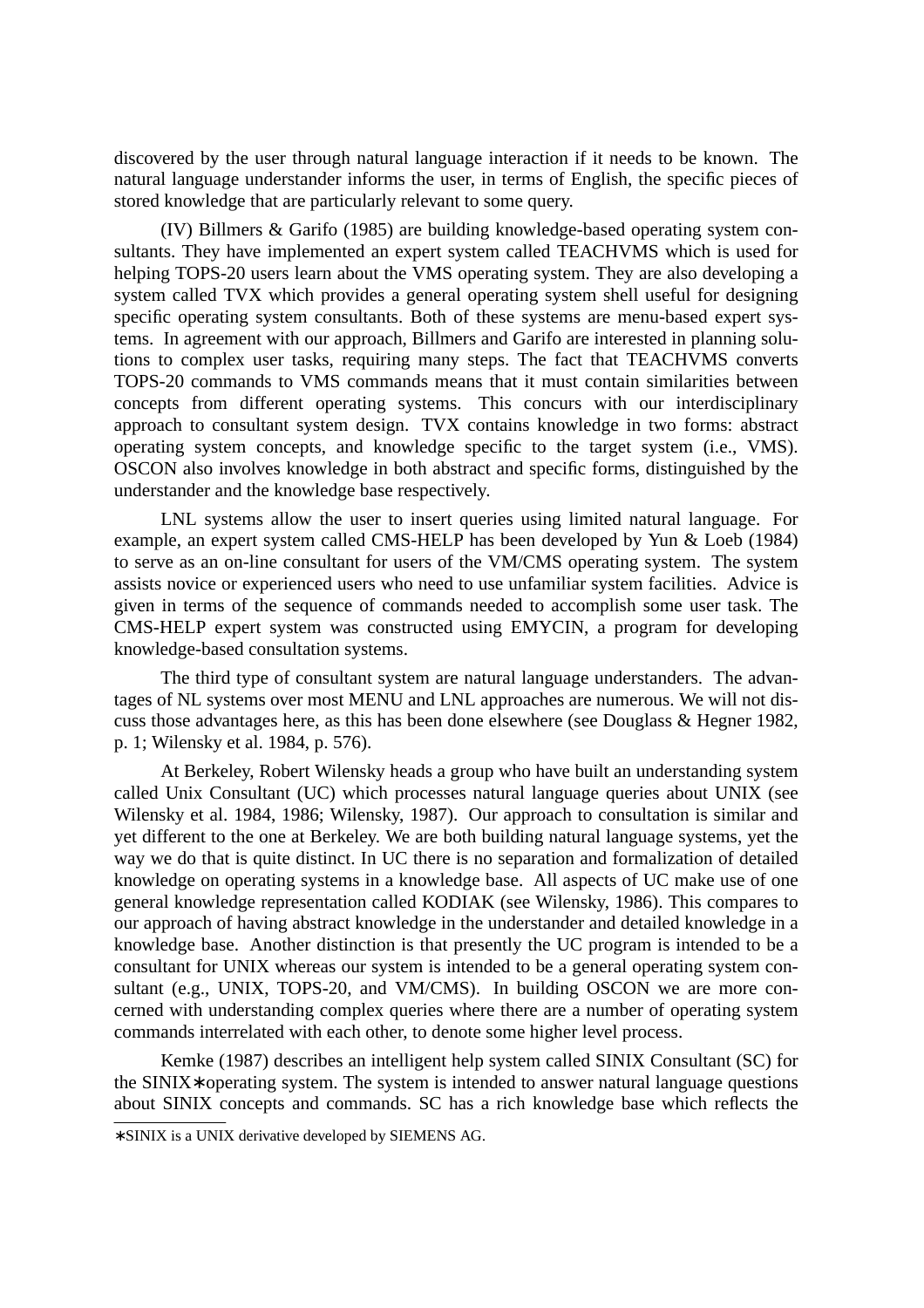technical aspects of the domain as well as the users view of the system. Although SC contains a knowledge base which is similar to the knowledge contained in OSCON's natural language understander, there is no separation out of the detailed knowledge needed to answer or solve user queries. Therefore we see SC as being similar in design and approach to the UC system.

#### **2. The problems of Transfer Semantics without inference**

We have already mentioned that Transfer Semantics is a knowledge representation scheme for operating systems. However, some interesting problems arise when Transfer Semantics is used to understand natural language queries. A clue to such problems was already given above. Only 'preferred' conditions on frames are deployed. Otherwise, the frames would become enormous and difficult to handle. Let's look at some of the problems.

Say some user decides to enter the query, ''How do I print a file on the screen ?'' This query will be parsed first, into a shallow form, and then into a semantically deeper embedded concept representation. So far there is no problem. The next step in the control flow of the understander is to select a domain-specific action frame. The PRINT∗ frame should be selected. However, that may not happen as the postcondition set for the PRINT frame only knows about specific NON-DIRECTORY files. This problem occurs because in each frame the postconditions are **strong** (see Mc Kevitt & Wilks 1987, p. 572). NON-DIRECTORY-FILE from the postcondition set does not match *file*† (or the embedded concept representation that it is parsed into) from the user query. Thus the above query may not be processed correctly by the natural language understander. We need an inference rule to weaken the system reference to NON-DIRECTORY-FILE so that it becomes FILE. This is done by inferring non-directory-files to be files.

Another problem arises with the query ''How do I print a plain file ?''. As preferred conditions are stored in frames, there will only be mention of FILEs in the precondition set for the PRINT frame. In any frame we try to make the preconditions as **weak** as possible (see Mc Kevitt & Wilks 1987, p. 572). The frame selection process may mistakenly reject the PRINT frame. An inference rule is needed to strengthen the system reference to FILE so that it will match plain file. This problem is the complement of that above. In this case the user query has stronger information (*plain file*) whereas above it had weaker information (*file*). There is a requirement for an inference rule which will strengthen the system reference to FILE so that it becomes PLAIN-FILE.

Another type of problem occurs when more than one action or command is referenced in a user query. For example, in the query, ''How do I find the spelling mistakes in a file and then 'more' them ?" the user has specified two concepts. The concepts *detectingspelling-mistakes* and *moreing*† have been related together in this query. An inference rule is needed so that action frames from Transfer Semantics can be composed or interconnected in some way.

<sup>∗</sup> We use uppercase letters to denote any action frame, or information contained in one.

<sup>†</sup> Lowercase italicized characters are used to denote information from a user query.

<sup>† &#</sup>x27;More' is a command from UNIX which produces formated output on the screen.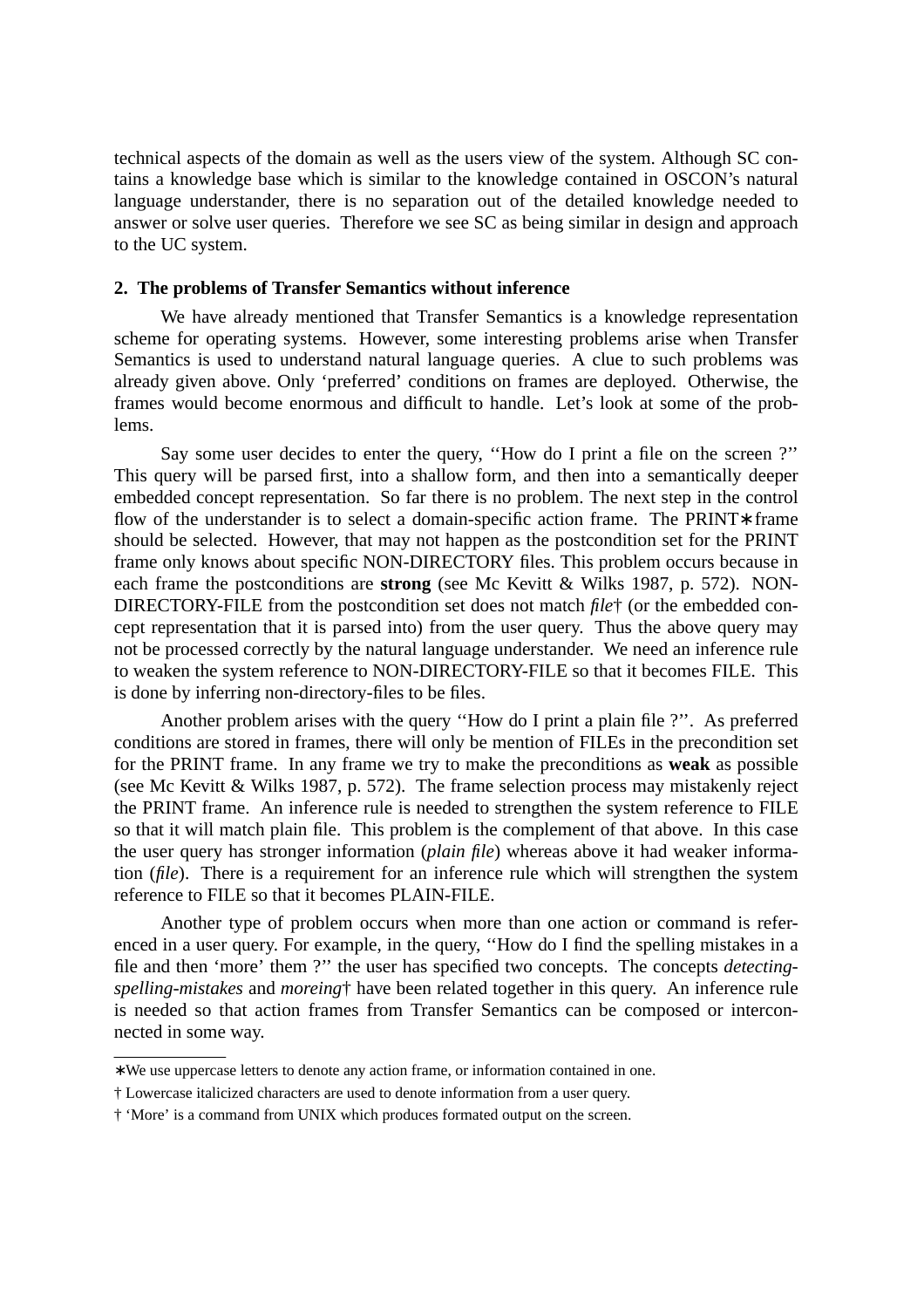To summarize, there are three clear problems identified in the examples above: (1) sometimes postconditions for action frames are too strong, (2) sometimes preconditions for action frames are too weak, and (3) sometimes one frame is not enough to handle a query. Transfer Semantics will not work without inference rules. There is no requirement to define specific rules for every example of these problems. Any rules we develop will have to be general enough to cater for numerous natural language examples of the problems above.

### **3. A language for inference rules**

There are many notations possible while defining inference rules. There are even more ways of implementing the rules once they have been defined. Axiomatic semantic techniques have been applied in exploring the logical foundations of computer programming. Axiomatic semantics seems a most lucid and explanatory method for defining our rules. We can construct abstract formalizations of inference in the spirit of axiomatic semantics. First, let's discuss the foundations of axiomatic semantics and get used to some notation.

Axiomatic semantics has been used in the formal specification of the syntax and semantics of computer programming languages. The paper by Hoare (1969) is a classic reference on the core ideas of axiomatic semantics. Many of Hoare's ideas were stimulated from a paper by Floyd (1967). A more mathematical description of axiomatic semantics, and particularly program verification is described in Stanat & McAllister (1977). Other discussions are found in Hoare & Wirth (1973) and Algaic and Arbib (1978). Owicki and Gries (1976a, 1976b) apply the approach to parallel programming. A good introduction to the semantics is formulated by Pagan (1981).

An axiomatic semantics for programming languages will be sufficiently defined if the specifications enable one to prove any true statement about the effect of executing any program or program segment. There is also the requirement that the specifications do not allow the proof of any false statements. Specifications are analogous to the axioms and rules of inference of a logical calculus. Each specification describes a minimal set of constraints that any implementation of the subject language must satisfy. Computer programmers have used axiomatic semantics to construct proofs that programs possess various formal properties. Logical expressions are used to make assertions about the values of one or more program variables or the relationships between these values.

The class of assertions include formulas of the form,

## $\{P\}$  A  $\{Q\}$

where P and Q are logical expressions, and A is a construct or statement from the subject language. The notation above is interpreted to mean that, "if P is true before the execution of A and if the execution of A terminates, then  $Q$  is true after the termination of A". P is called the *precondition* of the assertion and Q the *postcondition*. Any assertion of the form {P} A {Q} will be either true or false. It is assumed that a program will terminate after the execution of any A. Axiom schemata can be developed for various constructs in the language. Rules of inference (proof or deduction rules) enable the truth of certain assertions to be deduced from the truth of others. A rule of inference of the form,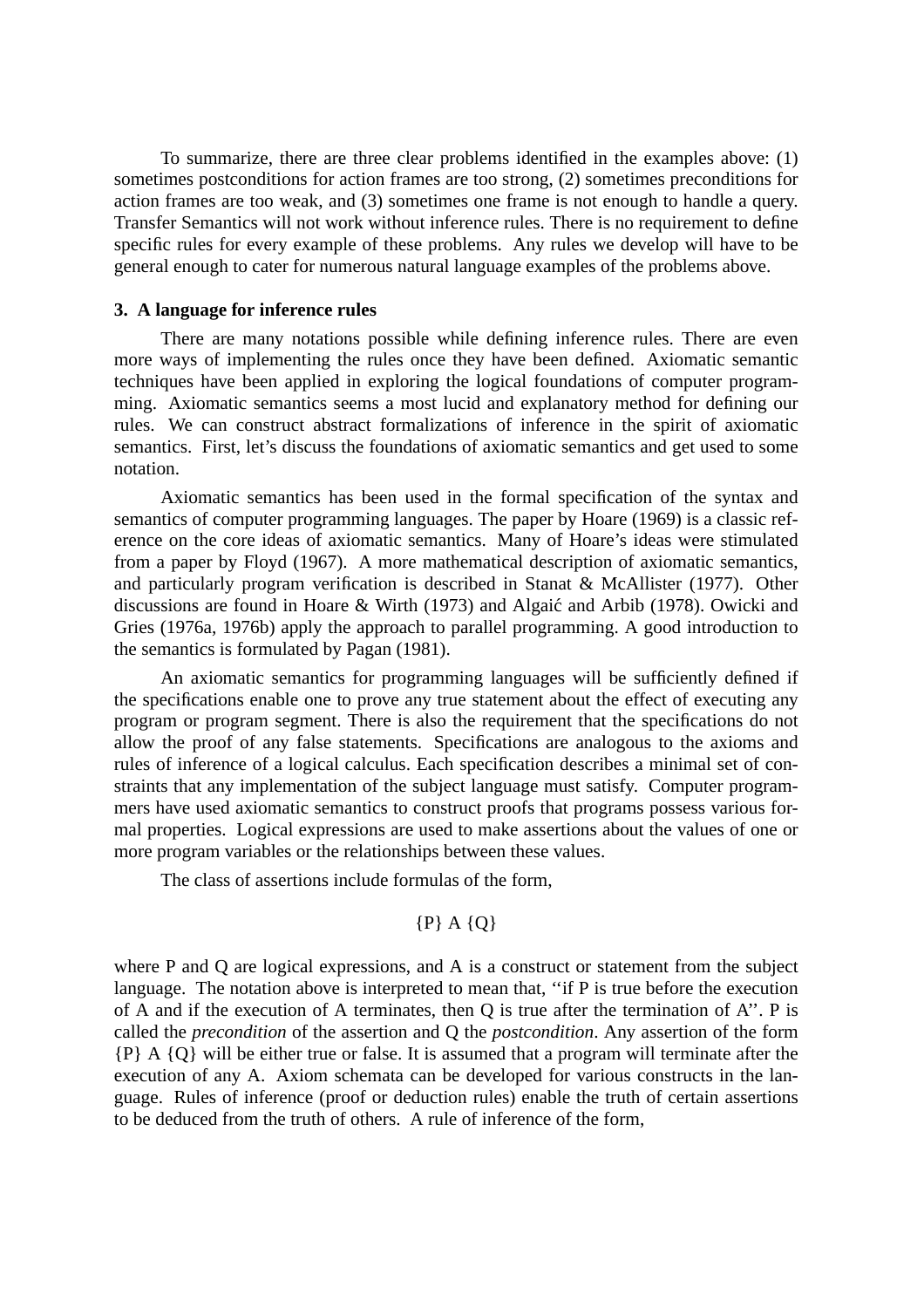$$
\frac{H_1, H_2, \dots, H_n}{H}
$$

with  $H_1, H_2, \ldots, H_n$  being general assertions means that, "given  $H_1, H_2, \ldots, H_n$  are true, then H may be deduced to be true''. Also, we can define a rule of inference of the form,

$$
\frac{H_1, H_2, \dots, H_n, H_{n+1}}{H}
$$

which means that, "if  $H_{n+1}$  can be deduced by assuming the truth of  $H_1, H_2, \ldots, H_n$ , then H may be deduced to be true.'' These rules of inference are independent of the language being defined. It is possible to build an axiomatic semantics for a programming language by defining many specific rules of inference. Some of the rules defined below have parallels with those for programming languages. First, lets define a language for representing actions.

## **3.1. A language for representing actions**

We define a notation for representing operating system actions or commands. The notation,

$$
\{P\}A\{Q\}\}\cdot U
$$

is used to denote the fact that some user U can execute the action A to transfer the precondition set  $\{P\}$  to the postcondition set  $\{Q\}$ . We call the information inside the bold braces (**{ }**) a *command environment*. The command environment can provide a description of multiple or single commands. There may be many command environments existing in the system and many different users executing these. Also, any execution of a command environment will cause a state change in the system. Explicit objects within the precondition set  $\{P\}$  or postcondition set  $\{Q\}$  shall be represented by lower case characters whereas actions, A shall be represented by upper case characters. Trivially, if there are no preconditions imposed on some command the we write TRUE A  ${Q}$ . We also assume that the execution of action A does not have side effects which we do not know about. An example of a command environment for the COPY command is shown below:

$$
\left\{\right.\{\,,,\mathit{file},\mathit{~~}/usr\mathit{paul/report},\allowbreak\} \;COPY\,\{\,,\mathit{non-divector}y\text{-file},\mathit{~~}/usr\mathit{paul/papers},\}\right\}:\textit{User}
$$

We use commas to show that only some of the objects in condition sets are being made explicit. There may be many more. The named objects in precondition and postcondition sets refer to similar objects from the user query. For clarity, we usually present the same referent as used by the user to denote objects. Of course, this is not what really happens as all queries are parsed into embedded concept representations. The frames do not contain trivial objects for pre/postconditions, but constraints on objects. We do not show the relationships or constraints between objects in our notation. They are not needed to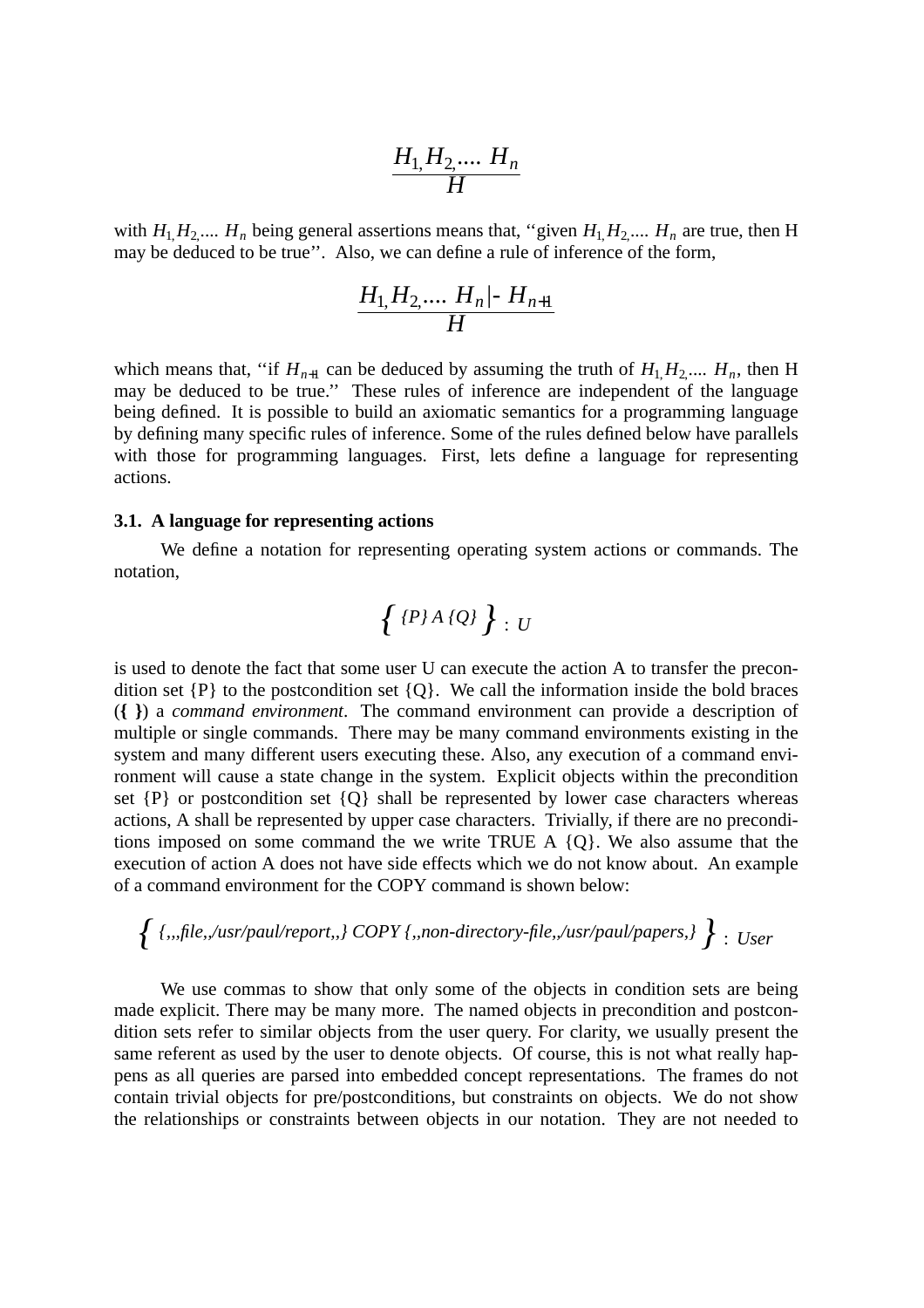explain the salient ideas in this paper. Let's define six inference rules to take care of the above problems and some others.

#### **4. Some general rules of inference**

In this section we look at each of the problems with Transfer Semantics and see if they can be solved by using an inference rule. Each rules is defined using the language described in the last section. There were three major problems with Transfer Semantics.

## **4.1. The first rule of consequence**

One problem with Transfer Semantics is that postconditions specified in the postcondition set are too strong to match user queries. There needs to be some method of weakening them. Lets take a look at the problem query again. The user asked, "How do I print a file on the screen ?'' The problem was that any frame matcher couldn't match *file* in the query (or whatever meaning representation it was parsed into) to NON-DIRECTORY-FILE file in the postcondition set for the PRINT action frame. The Transfer Semantics object hierarchy contains definitions of objects and relations between them. We can use a rule of inference in unison with the object hierarchy to locate NON-DIRECTORY-FILEs as types of FILE. That is what we want, and the rule of inference is called the *First Rule of Consequence*.

In general we have:

$$
\left\{\frac{\left\{P\right\}A\left\{Q\right\},Q\right\}=>R}{\left\{P\right\}A\left\{R\right\}}\right\}:U
$$

This general rule states that if  ${P}$  A  ${Q}$  is true and the postcondition Q implies R another postcondition, then the system can infer  $\{P\}$  A  $\{R\}$  to be true too. The system has derived a new frame  $\langle P \rangle$  A {R} U by producing the postcondition set {R} from the postcondition set {Q}.

More specifically, for the example noted above we have,

$$
\left\{\frac{\text{~(P) PRINT~(,, non-directory-file.,)} ,\text{ non-directory-file} \text{~=~file}}{\text{~(P) PRINT~(,,file,)}}
$$
~: User

The first rule of consequence is applied to the specific natural language form and we note that if the object frame FILE exists in the postcondition set, and NON-DIRECTORY-FILE implies FILE, then  $\{P\}$  PRINT  $\{$ , file, is also true. Now, the new frame  $\{P\}$  A {,,file,} U> will match the natural language query and the frame selector can choose the correct frame.

## **4.2. The second rule of consequence**

Another problem with Transfer Semantics was that sometimes preconditions for frames are too weak. There needs to be some method of strengthening preconditions. Say the user asked, ''How do I list a plain file ?'' The problem was that the precondition set for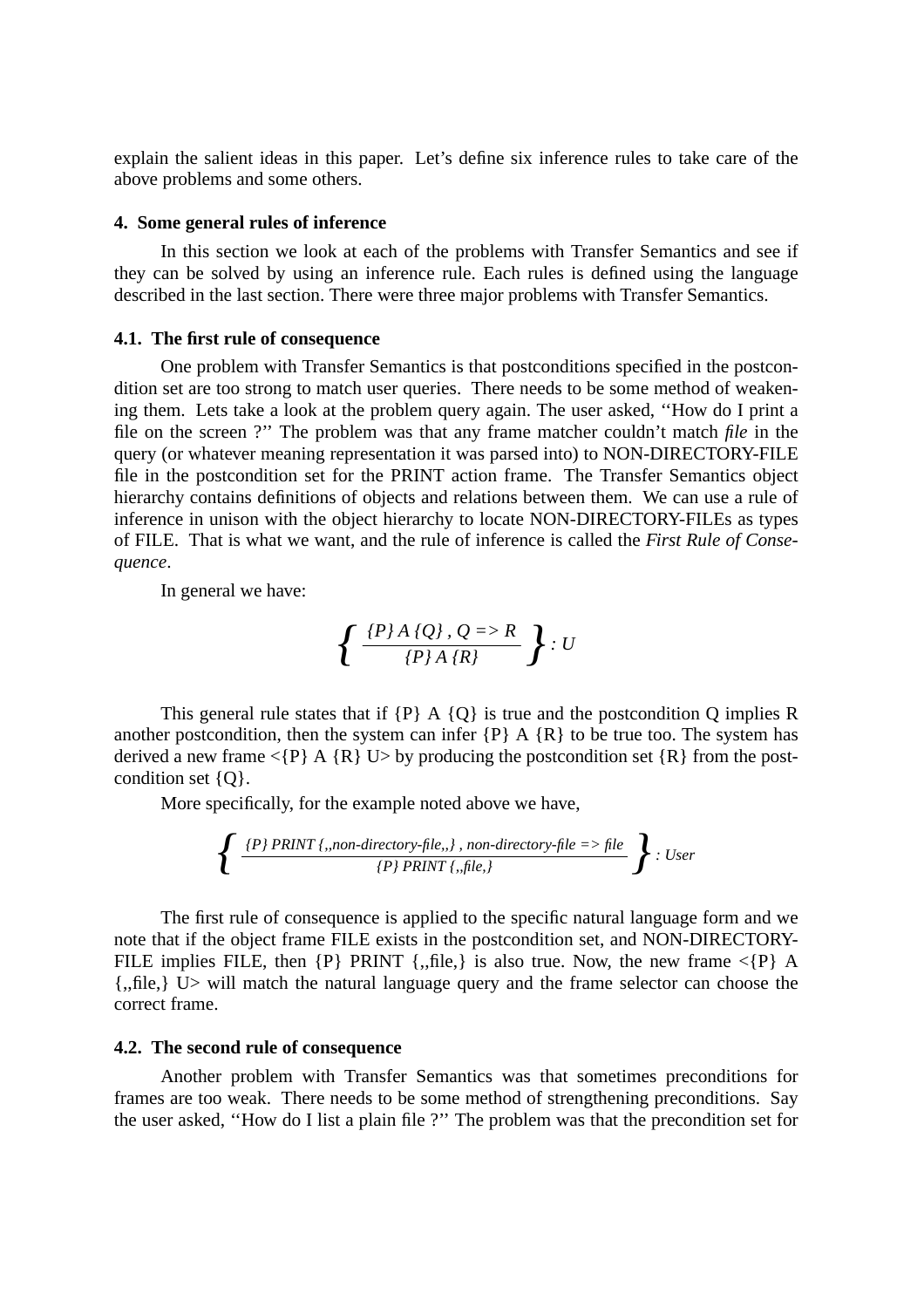the LIST action frame only knows about FILEs and not PLAIN-FILEs. The frame selector may reject the listing frame. But, from an object frame hierarchy the system could have inferred a PLAIN-FILE to be a type of NON-DIRECTORY-FILE, and a NON-DIRECTORY-FILE to be a type of FILE. Then frame selection would work better. The rule of inference needed here is called the *Second Rule of Consequence*.

In general, the rule takes the form:

$$
\left\{\frac{S \Rightarrow P, \{P\} \land \{Q\}}{\{S\} \land \{Q\}}\right\} : U
$$

This general rule describes that if another precondition S implies the precondition P, and  $\{P\}$  A  $\{Q\}$  is true, then the system can infer  $\{S\}$  A  $\{Q\}$  to be true too. The system has derived a new frame  $\langle S \rangle$  A {Q} U> by producing the precondition set {S} from the precondition set {P}.

For the example problem we derive a specific formula:

$$
\left\{\frac{\text{plain-file} => \text{file}, \{.,\text{file},\} \text{ LIST} \{Q\}}{\{.,\text{plain-file},\} \text{ LIST} \{Q\}}\right\} : User
$$

If the object frame FILE exists in the precondition set, and PLAIN-FILE implies FILE then {,,plain-file,} A {Q} is also true. It will be easier for the frame matcher to choose the PRINT frame now. Note that in this particular example we have applied the implication operator twice, i.e. plain-file  $\Rightarrow$  non-directory-file and non-directory-file  $\Rightarrow$ file. Before we go on to discuss a very powerful inference rule there is a need to clarify some of the ideas above. There are two things we wish to clear up (1) a question of inference direction, and (2) the meaning of the implication operator " $\Rightarrow$ ".

In applying the first rule of consequence we used, non-directory-file  $\Rightarrow$  file, and in applying the second rule of consequence we used plain-file  $\Rightarrow$  file. However, there is a subtle difference in the way we did that for each rule. In the former case we already had NON-DIRECTORY-FILE as a postcondition in the frame and found FILE from that. Yet, in the latter case it was FILE that was in the frame. In the first case it's easy to move up an object hierarchy from NON-DIRECTORY-FILE to FILE (stronger to weaker). In the second case how did we get, plain-file  $\Rightarrow$  file ?, because non-directory-file  $\Rightarrow$  file, and directory-file  $\Rightarrow$  file, and device-file  $\Rightarrow$  file, and all those things that are types of file  $\Rightarrow$  file. This could have been done by finding all the objects that implied file until one matched with the user query. That's all right for this example because we would only need to derive a handful of new frames. However, in any extended object hierarchy it may take forever to get the correct frame.

So, the way to do inference is to take the semantic representation of some object mentioned by the user (e.g., *plain file*) and to derive a relation between that and what exists in the frame. Of course we are lucky here because it turns out that what the user said was correct. Plain files can be a good precondition for printing. If the user specifies an incorrect precondition then no relation may exist and we will be stuck. Yet that is fine, because the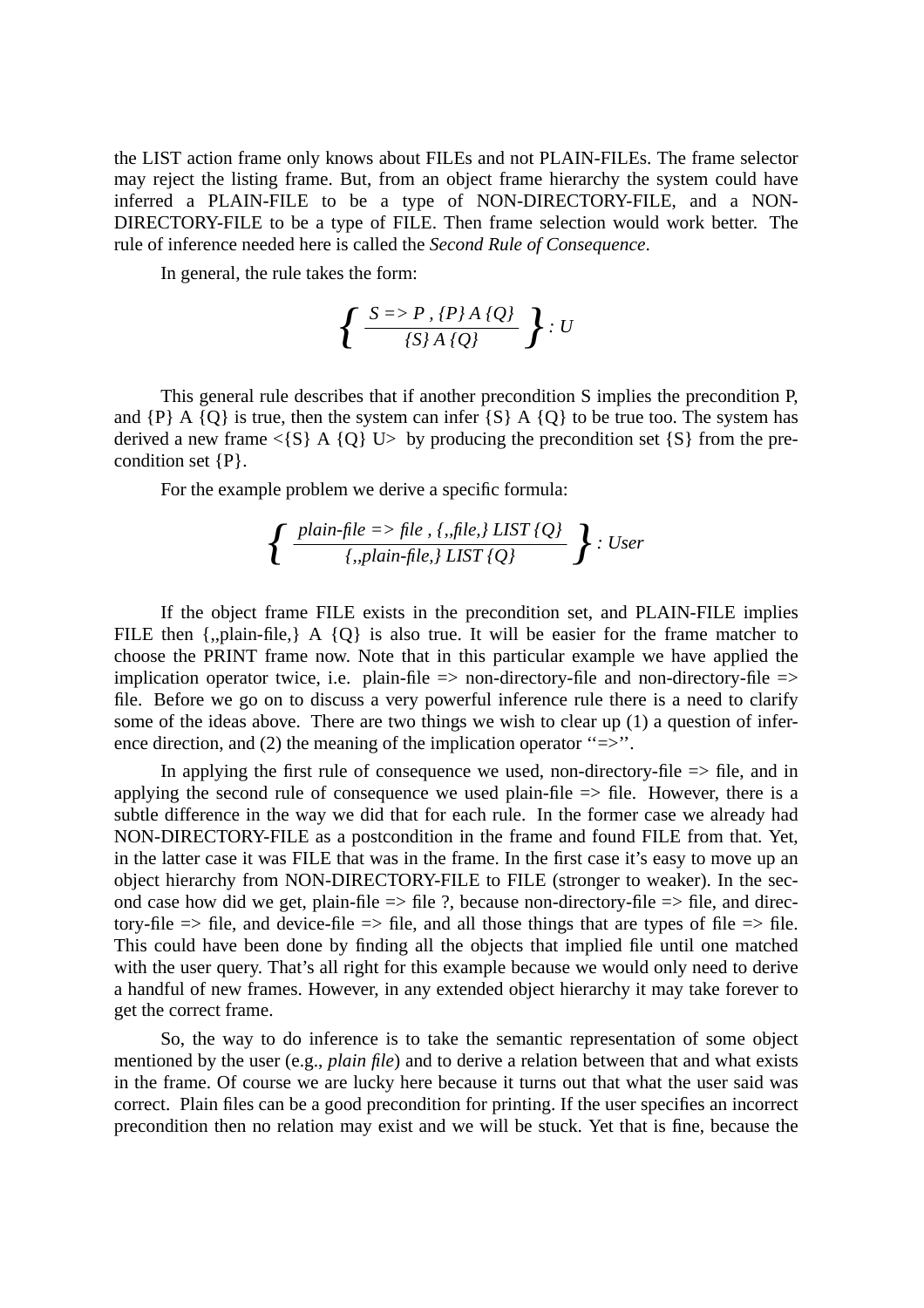user was wrong in the first place and we would tell him so.

Another point which needs clearing up is the meaning of the implication operator in the inference rules described above. What does it mean for non-directory-file => file ? Intuitively, this means that a strong object always implies a weaker one if and only if those objects are related and of the same type. In the object hierarchy the relationship between non-directory-file and file is *type-of*. Therefore, if one object is a type of another, one implies the other. This would also be the case with an *instance-of* relation, but not with *part-of.* Implication is not commutative, i.e. because device-file  $\Rightarrow$  file is true this does not mean that file  $\Rightarrow$  device-file is also true. However, implication is transitive, If plain-file  $\Rightarrow$ non-directory-file and non-directory-file  $\Rightarrow$  file then plain-file  $\Rightarrow$  file. A basis for implication within command environments has now been defined.

The implication operator "=>" has been described before in the field of knowledge representation. For example, Fass (1986) describes this operation by demonstrating moves along ''ancestor'' paths in a semantic network. Other such descriptions are found in Bobrow&Winograd 1977, Brachman 1979 and Goldstein & Roberts 1977.

#### **4.3. A theory and representation of embedding**

Many queries about operating systems involve more than one action to complete some process. For example, the query, "How do I stop a listing of my directory, which is printing on the line printer ?" involves three actions: "removing", "listing" and "printing". We call such queries *embedded queries*. The previous query is an an example of *explicit embedding* where three actions are explicitly mentioned.

It is possible to define a language for describing embedded commands or actions. We use the notation  $[A_1 \lt A_2 \lt ... \td A_n]$  to denote an embedding set where action  $A_1$  is embedded inside action *A*<sup>2</sup> , and so on. One can think of embedding in terms of a stack where  $A_n$  is pushed on top of  $A_{n-1}$  and so on. Interpreting the stack, the postcondition  $\{Q\}$ from performing  $A_1$  is passed as a precondition to  $A_2$  and so on until we reach the top of the stack. For the previous query we have the embedding set, [LIST < PRINT < REMOVE] and for the query, "How do I print a listing of my directory on the line printer ?" we get, [LIST < PRINT]. In the latter example a directory is initially listed and then printed. In effect, the concept of listing is embedded inside printing. Certainly, in order to interpret queries involving embedding, we need to use some other inference rule to process action frames.

#### **4.4. A rule of composition**

A third power problem with Transfer Semantics is that sometimes people like to mention more than one action in a query. In the query, ''How do I detect misspellings in a file and more them ?" there are two actions mentioned. It is necessary to have an inference rule which concatenates or composes action frames together. If this is not the case then the frame selection mechanism may try to select between two different frames (SPELL & PRINT) which are both relevant to the query. The rule for linking frames together is called the *Rule of Composition*. The general form for the rule of composition is as follows: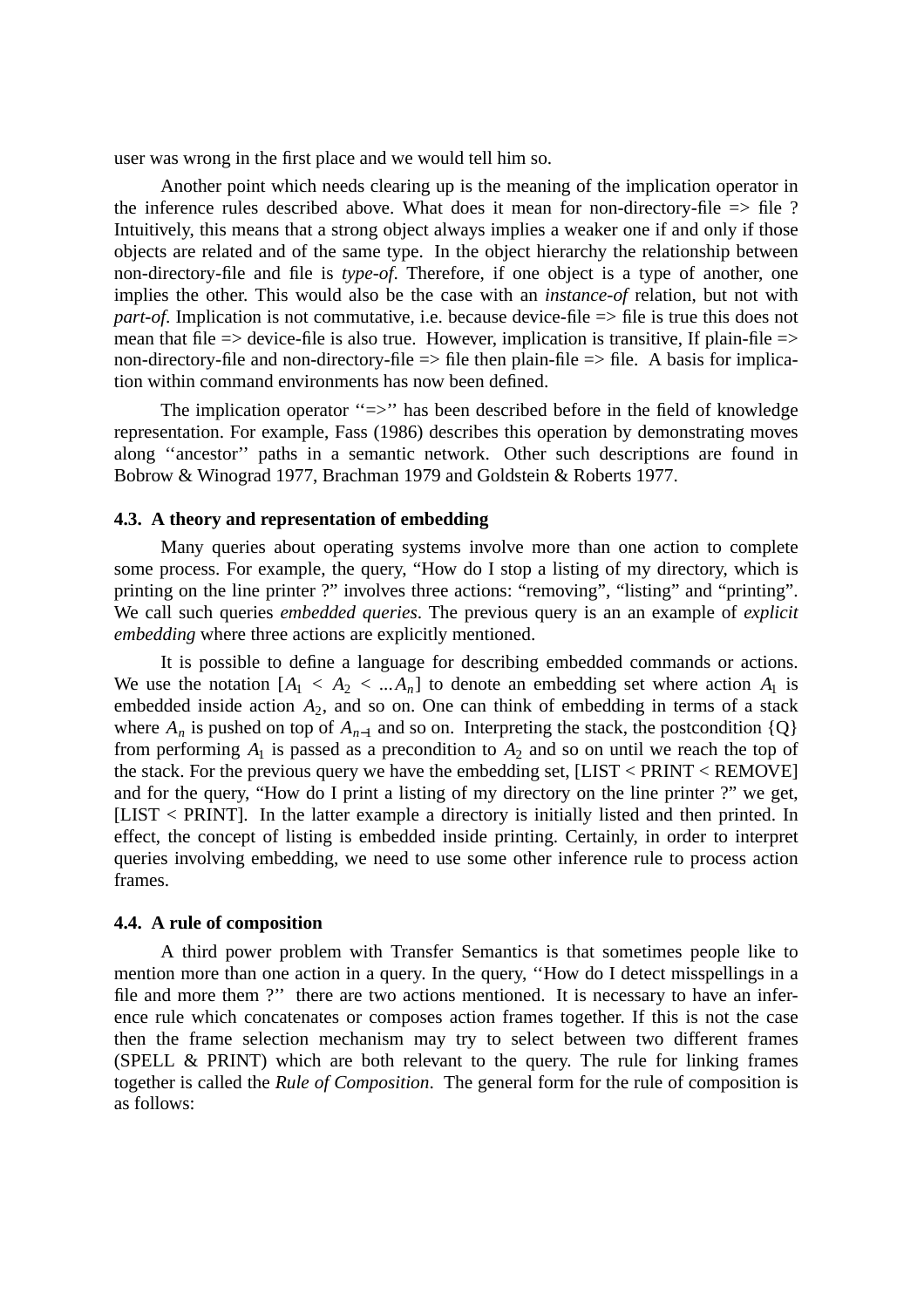$$
\left\{\frac{\{P\}_{A_1}\{Q\},\{Q\}_{A_2}\{R\}}{\{P\}\left[A_1 < A_2\right]\{R\}}\right\}: U
$$

This general formula states that if  $\{P\}$  *A*<sub>1</sub>  $\{Q\}$  is true, and  $\{Q\}$  *A*<sub>2</sub>  $\{R\}$  is also true then we can infer  $\{P\}$   $[A_1 < A_2]$   $\{R\}$  to be true too. In effect, this rule specifies that the postcondition set found by applying a number of actions in sequence will be the postcondition set derived by applying the postconditions of any action in the sequence as preconditions to a subsequent action. A more specific formula for the example query is:

$$
\left\{\frac{\left\{P\right\} SPELL\left\{Q\right\},\left\{Q\right\} PRINT\left\{R\right\}}{\left\{P\right\}\left[SPELL
$$

From the above specific inference rule we deduce that if the postcondition of the action frame SPELL is applied as the precondition to PRINT then it is inferred that the postcondition of PRINT is the postcondition of executing both actions. It is easy to think of the rule of composition as describing a mechanism which processes many objects and many actions. The rule is a Many Object Many Action definition.

The rule of composition is defined at a more detailed level in the dynamic knowledge base. The dynamic knowledge base is the heart of the knowledge base for OSCON. Hegner (1987) describes an 'interconnection calculus' for connecting commands and one type of interconnection called 'sequential composition' is dealt with. Any complex object may be viewed as a serial interconnection. This serial interconnection is exactly the type of composition described above. We are pointing this out because the parallel between the *rule of composition* of the understander and the knowledge base *interconnection calculus* demonstrates one of the most important principles of our system. That principle is to place abstract knowledge about operating systems in the understander, while keeping detailed information in the knowledge base.

The rule of composition is an abstract representation defining of a mechanism which composes various commands. It is powerful because it allows us to compose command environments. We will term environments with more than one command *multi-command* environments. Those with only one command are called *single-command* environments. It is possible to build a structure representing the state of the system at any time by concatenating command environments. We will use the term *system environment* to describe a complete user session (all commands and objects used) with an operating system. System environments are multi-command environments in the extreme. The rule of composition acts as a generator of multi-command environments. It can therefore be used by the natural language understander to understand any plans the user may mention implicitly in a query. We shall call the planner PlanCon.

Concatenated command environments can be produced dynamically by PlanCon on request. Some user may wish to know what happens to a number of objects after applying a number of actions. Using PlanCon OSCON could construct the state of the system involving any sequence of commands. The user or the system would be able to determine if the sequence in mind was productive or detrimental. PlanCon will be very useful for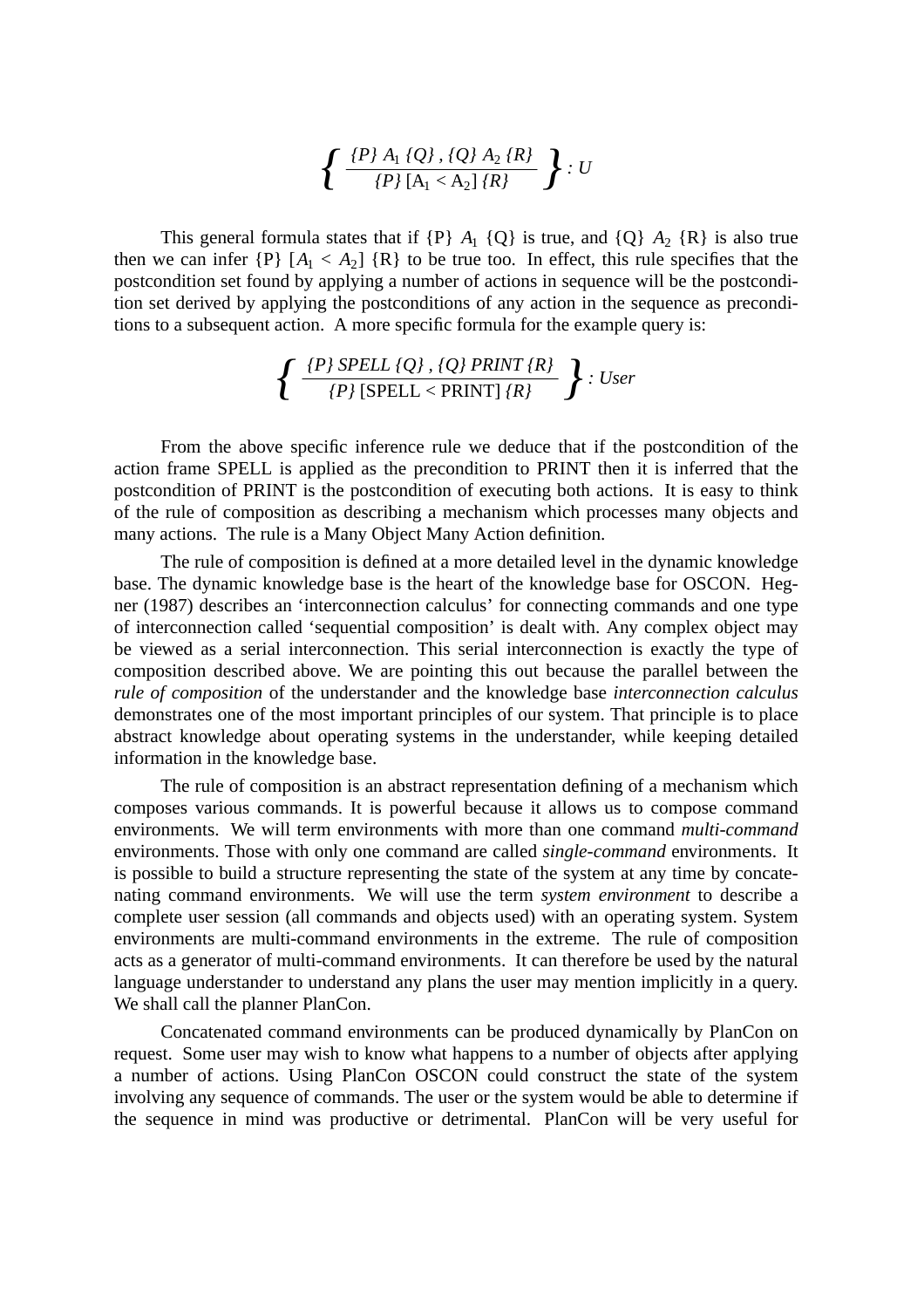OSCON too. PlanCon will enable OSCON to build representations of the state of some simulated environment envisaged by a user who is asking queries in a dialogue or context mechanism. A good description of such a mechanism is discussed by Arens (1986).

Now we have taken care of three very visible problems that Transfer Semantics would have without inference. Three more inference rules will be defined for completeness. These are called the AND, OR and No-consequence rules.

## **4.5. The AND rule**

The AND rule specifies a conjunction of constraints which may be necessary for some action. Here's an example query where the AND rule is applied, ''How do I append the file mbox to /usr/paul/post ?'' In this case the user wants to append one file to another. Lets not worry for now about how the system knows that /usr/paul/post is a file. The system needs to AND each file as a precondition to the APPEND action frame. The general form of the AND rule is:

$$
\left\{\frac{P\}\ A\ \{Q\}\ ,\ \{S\}\ A\ \{R\}}{\left\{P\wedge S\right\}\ A\ \left\{Q\wedge R\right\}}\ \right\}:\ User
$$

This general formula states that if  ${P}$  A  ${Q}$  is true and  ${S}$  A  ${R}$  is true then it is possible to infer  $\{P \wedge S\}$  and  $\{Q \wedge R\}$  to be true too. Here is a more specific formula for the example query above:

$$
\left\{\frac{\{,,,mbox,,\}APPEND\{Q\},\{./usr/paul/post,,\} APPEND\{R\}}{\{,,,mbox,,\land,,/usr/paul/post,\} APPEND\{Q \land R\}}\right\} : User
$$

From the above specific inference rule we deduce that if the preconditions mbox, and /usr/paul/post are to be applied to the APPEND action frame, then these preconditions can be ANDed together and applied at once. In the example above we have included, for clarity, the actual names of the copied files. Of course, in reality the file names are parsed into a meaning representation and the system would determine the types of these files. They may both be PLAIN, or one PLAIN the other NON-DIRECTORY and so on. Naturally, other processes are used to determine the type of a file. It is possible to think of the AND rule as processing many objects through one action. This is a Many Object Single Action definition.

## **4.6. The OR rule**

The OR rule specifies the disjunction of a number of preconditions for some action. These preconditions will produce a set of disjoined postconditions. An example query where the OR rule is applied would be, "How do I delete the files mbox and .mailrc ?" In this case the user wants to know how to delete two files rather than one. The system can OR representations of the two files as preconditions to the DELETE action frame.

The general form for the OR rule is: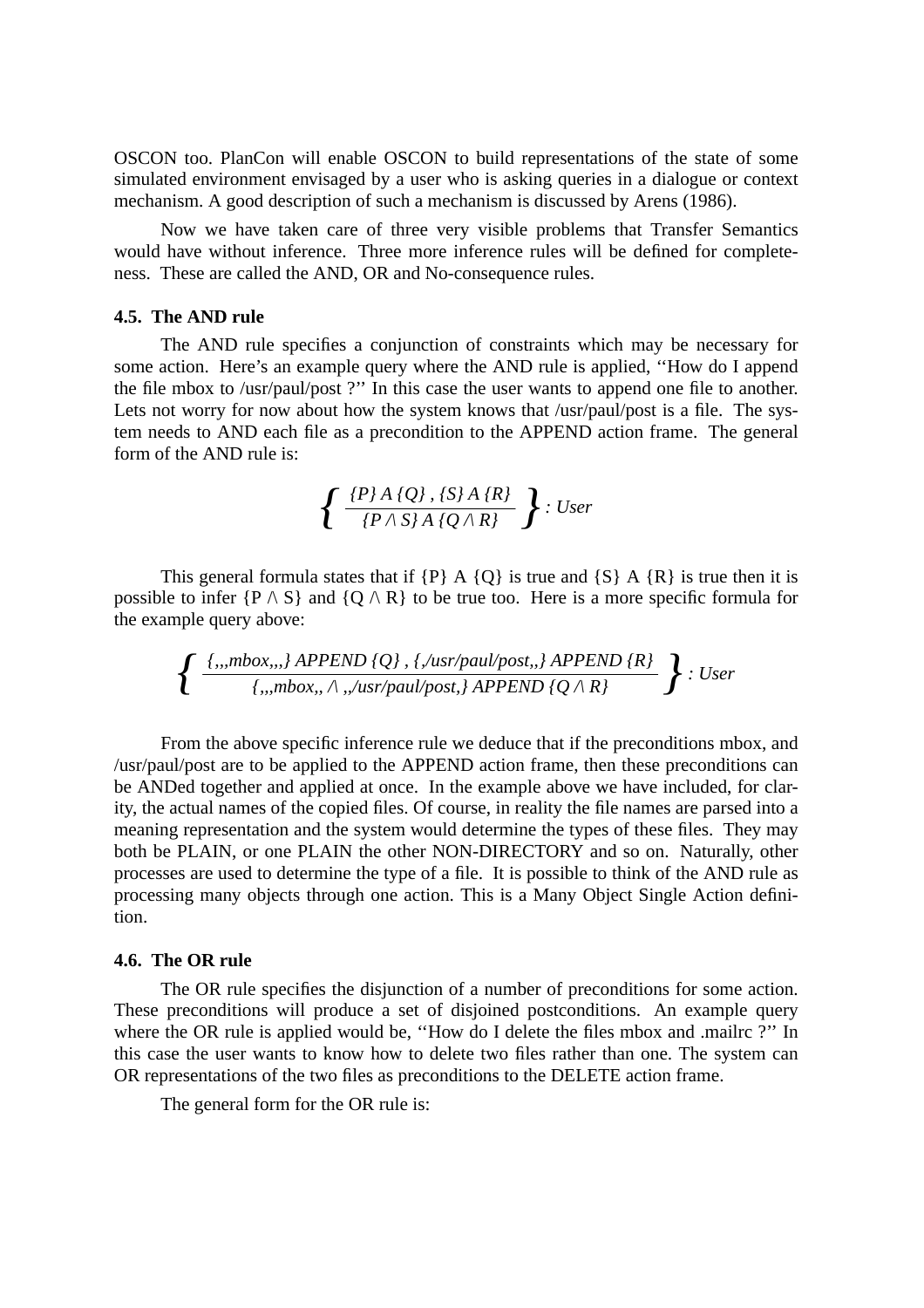$$
\left\{\frac{\{P\}A\{Q\},\{P^{'}\}A\{Q^{'}\}}{\{P\vee P^{'}\}A\{Q\vee Q^{'}\}}\right\}:U
$$

This general formula states that if  $\{P\}$  A  $\{P^{'}\}$  is true and  $\{Q\}$  A  $\{Q^{'}\}$  is true then it is possible to infer  ${P \lor P}'$  and  ${Q \lor Q}'$  to be true too. Here is a more specific formula for the example query above:

$$
\left\{\frac{\{\text{ },\text{ },\text{ }mbox\text{ },\text{ }j\text{ } DELETE}\text{ }\{Q\}\text{ },\text{ }{\text{ },\text{ }mailrc\text{ },\text{ }j\text{ } DELETE}\text{ }\text{ }\{Q^{'}\}\text{ }{\text{ }},\text{ }j\text{ } \text{ }N\text{ } \text{ }j\text{ } mbox\text{ },\text{ }j\text{ } mailrc\text{ },j\text{ } DELETE}\text{ }\right\}:\text{ User}
$$

From the above specific inference rule we deduce that if the preconditions mbox and .mailrc are applicable to the DELETE action frame, then these preconditions can be ORed together and applied at once. This will save using the same frame twice. It is also possible to think of the OR rule as processing many objects through one action. This is another Many Object Single Action definition.

The AND and OR rules are different to the three rules described earlier. The AND and OR rules are used to add information together for a given frame. They do not derive new information to be placed into a frame. The function of the AND rule is to add necessary constraints on objects together for a frame. The OR rule is used to OR object constraints together in one frame which could have been processed separately by two runs of the same frame. There is a difference between the AND and OR rules in that the AND rule is defined because it is necessary, whereas the OR rule is defined for efficiency reasons. By this we mean that the OR rule could be removed so that some parallel rule of composition executes an action or command over many objects concurrently. This could not be done with the AND rule as some frames such as APPEND **need** source and destination files to exist before execution. Thus the AND rule adds together necessary conditions on frames while the OR rule OR's together optional conditions on frames.

In some operating systems it doesn't matter if /usr/paul/post or mbox don't exist before executing an APPEND command. However, in some systems it does matter, and as was said before, we are taking an interdisciplinary approach to operating system design.

#### **4.7. The No-consequence rule**

Trivially, the No-consequence rule is a ''do-nothing'' statement and is defined by,

$$
\{P\} \mathbf{A} \{P\}
$$

The rule shows us that after executing an action A the preconditions do not change at all. A command such as ''who'' in the UNIX operating system could be considered under a no-consequence rule because it does not really change the states of objects or data in the system. Any no-consequence rule can be executed a number of times throughout any command environment without having any effect on objects within that command environment. It is important to realize that the no-consequence rule is truly an element of Transfer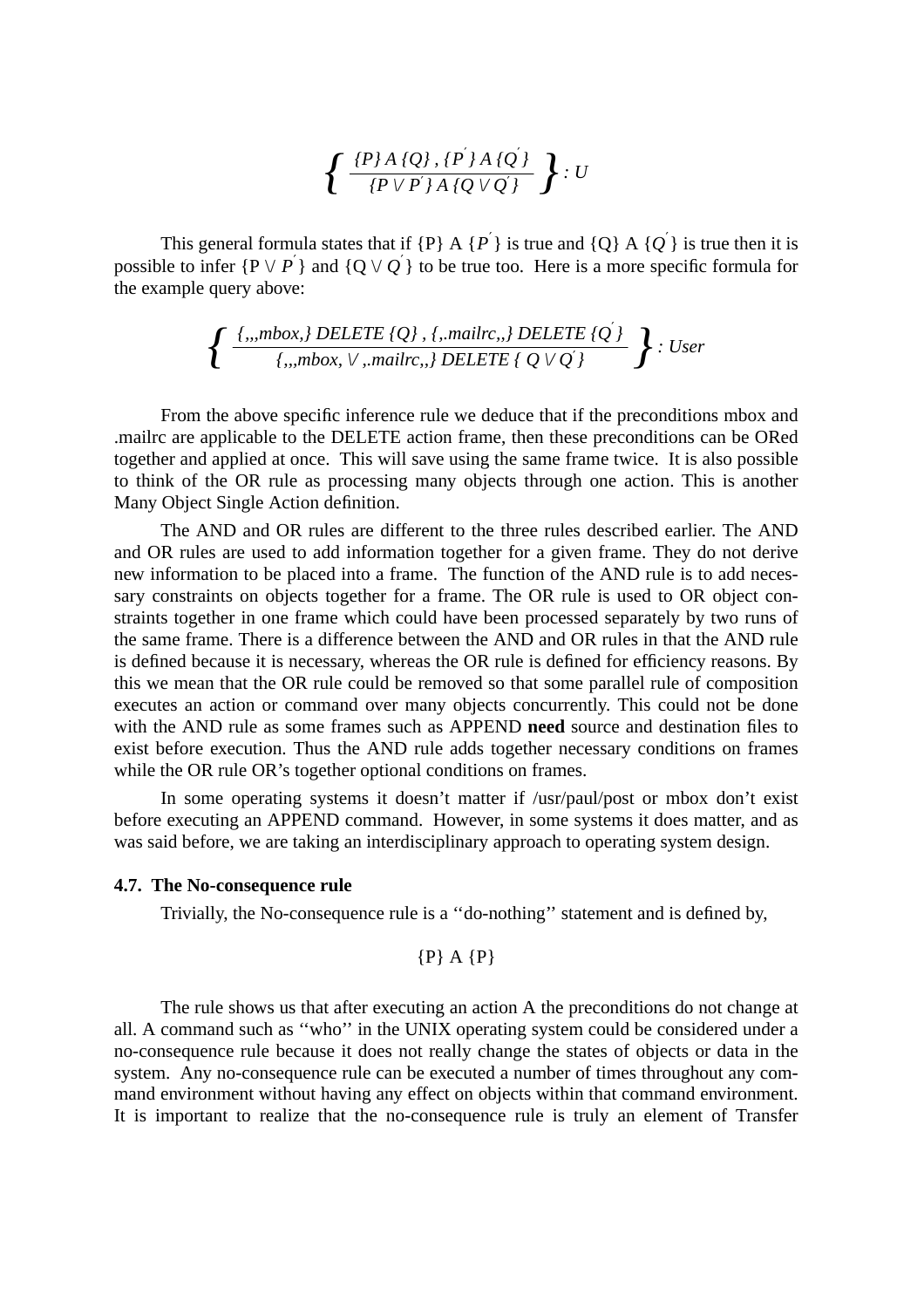Semantics. The no-consequence rule does transfer objects from one state to another where the new state is the same as the old one. Therefore, when PlanCon sees certain commands it just applies the no-consequence rule and does not change the precondition set. It turns out that there are commands in some operating systems which can be concatenated in a multi-command environment to simulate the no-consequence rule. For example, commands can have their effects reversed if they are followed by certain other commands.

In summary we have defined six rules of inference which can operate on action frames. The rule of composition is the only rule which involves multiple actions. All the other rules relate to single actions. Some may argue that the first and second rules of consequence are not really inference rules at all. Certainly some of the other members **are** inference rules. It is our belief that objects such as ''plain files'' should not be stored as plain files but as types of file. Such information can be located in an object hierarchy and that process is called inferencing. In building OSCON we try to store as little information as possible and derive new information when it is needed. That is our *minimum-storage principle*. It may be the case that some combination of the six inference rules is needed in order to build domain-specific representations to match a user query. The order of application of combinations of inference rules may be important. This has not been investigated yet.

#### **5. Relation to other work**

The action frames for Transfer Semantics are described as plans in much of the literature (see Fikes and Nilsson, 1971; Carberry, 1983). Carberry (1983) describes plans containing preconditions, partially ordered actions and effects. This is also a good description of our action frames. The rule of composition for building multi-command environments is similar to what Carberry calls ''global plan context''. Each individual command environment which may be used to construct a multi-command environment is what Carberry calls a ''local plan context''. Carberry describes her work in the wider context of dialogue understanding and we hope to apply the rule of composition in this area. Kautz & Allen (1986) have defined a structure for modeling concurrent actions. They define a semantic structure for describing interactions between actions, both concurrent and sequential, and for composing simple actions to form complex ones. Again, this work relates to the function of PlanCon.

The UNIX Consultant (UC) program (Wilensky et al. 1984, 1986) has various elements of inference embedded within the system. The UC system is divided into various components. The components called PAGAN (Plan And Goal ANalyzer) and UCPlanner involve procedures closely related to what we talk about in this paper. The PAGAN program hypothesizes the plans and goals under which some user is operating. PAGANs knowledge representation involves *planfors*. These are relations between goals, and plans for achieving those goals. Each plan is a sequence of steps. Therefore, plans in the PAGAN component can be compared to multi-command environments in PlanCon where a number of command environments are concatenated to produce some effect. We differ from the UC approach as in PlanCon goals and plans are generated dynamically using rules of inference over action frames and input text. That is exactly why we need the inference rules described above. Yet, in PAGAN the steps of plans are already stored statically in memory in a planfor database.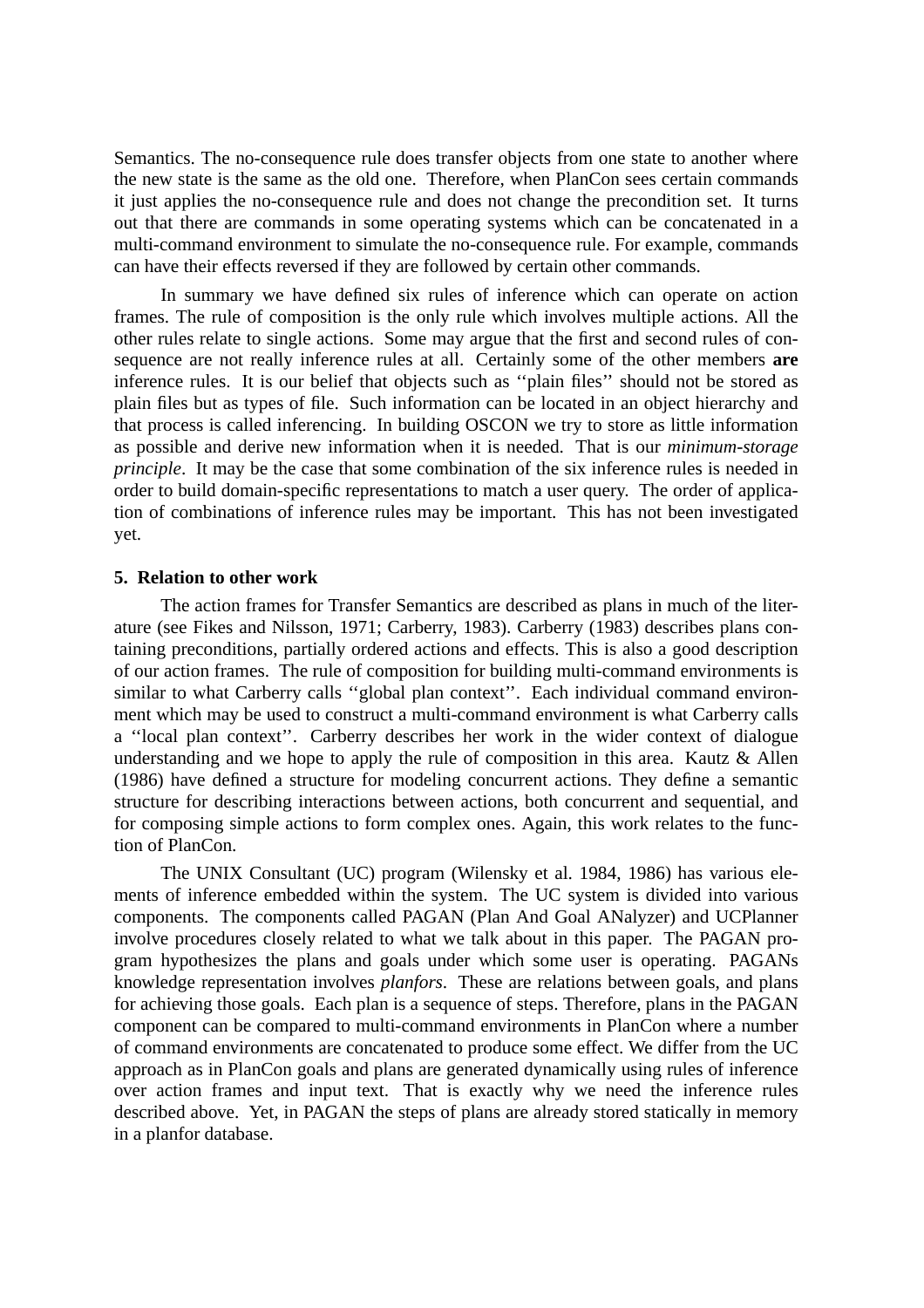UCPlanner has the function of determining a fact that the user would like to know. The domain planner tries to determine how to accomplish a task, using knowledge about UNIX and knowledge about the user's likely goals. UCPlanner is a knowledge based common-sense planner. The planner creates plans for the user's UNIX goals. A goal detector is used to detect various goals that are necessary to complete in order to execute some user goal. Goals may be detected automatically. For example, new goals may be detected during the projection of possible plans. This will happen if the planner notices some plan would fail when some condition is not satisfied. A new goal would be produced by the planner to satisfy the condition. Other goals that may be detected include background goals such as access to files. The goal detector finds goal conflicts such as deleting files which have protection. Stored plans exist in the system and these are similar to the action frames from Transfer Semantics.

In UCPlanner plans are selected and this involves two processes i.e. (1) new plans can be derived, and (2) a process of plan specification fills in each general plan with more specific information. A process called projection is used to test whether a given plan will execute successfully. This is a test for possible problems in the plan: (1) conditions to be satisfied, and (2) possible goal conflicts to be resolved because of the effects of that plan. This involves three processes. The planner contains defaults to help in simulating some plan. These defaults may not be supplied by the user. Defaults would be to assume such things as files being text unless otherwise specified. Other processes include condition checking to ensure that plan conditions are satisfied in the system, and new goal detection where effects may arise which are not part of the user's goals.

In PlanCon new plans are derived using the rules of inference and general plans can be filled with more specific information from the object hierarchy. The process called 'project' in UCPlanner is similar to processes in PlanCon. We are in agreement with Wilensky et al. (1986, p. 50) "However, to answer more interesting problems it is necessary to be able to build new plans from existing plans. It would be impossible and undesirable to index an appropriate plan for each of the possible queries that a user might have.'' That is exactly why we use inference rules in PlanCon.

The SINIX Consultant discussed by Kemke (1987) contains a rich knowledge base similar to our Transfer Semantics component. Like Transfer Semantics the SINIX knowledge base consists of a taxonomical hierarchy of concepts. The leaves of the hierarchy correspond to SINIX objects or commands. Higher level concepts reflect more general actions or objects. In Kemke (1987) we are told that a Plan Generator should be able to use a formal semantics of commands. Kemke says (p. 218), ''The formal semantics description should be able to be used by a *Plan Generator* in order to construct ''complex actions'', i.e. plans, if the desired state or action specified in the user's question cannot be realized using a single command but, instead, through a sequence of commands.'' She talks of being able to describe the effects of commands by using a set of ''primitive'' or ''basic'' actions. That is exactly what we hope PlanCon does using the Rule of Composition.

The COUSIN system developed by Hayes (1982) has interesting similarities with our work. COUSIN can provide dynamically generated, contextually sensitive explanations about the current state of user interaction with the system. COUSIN only generates these dynamic help frames if the user makes a request for help without giving the name of some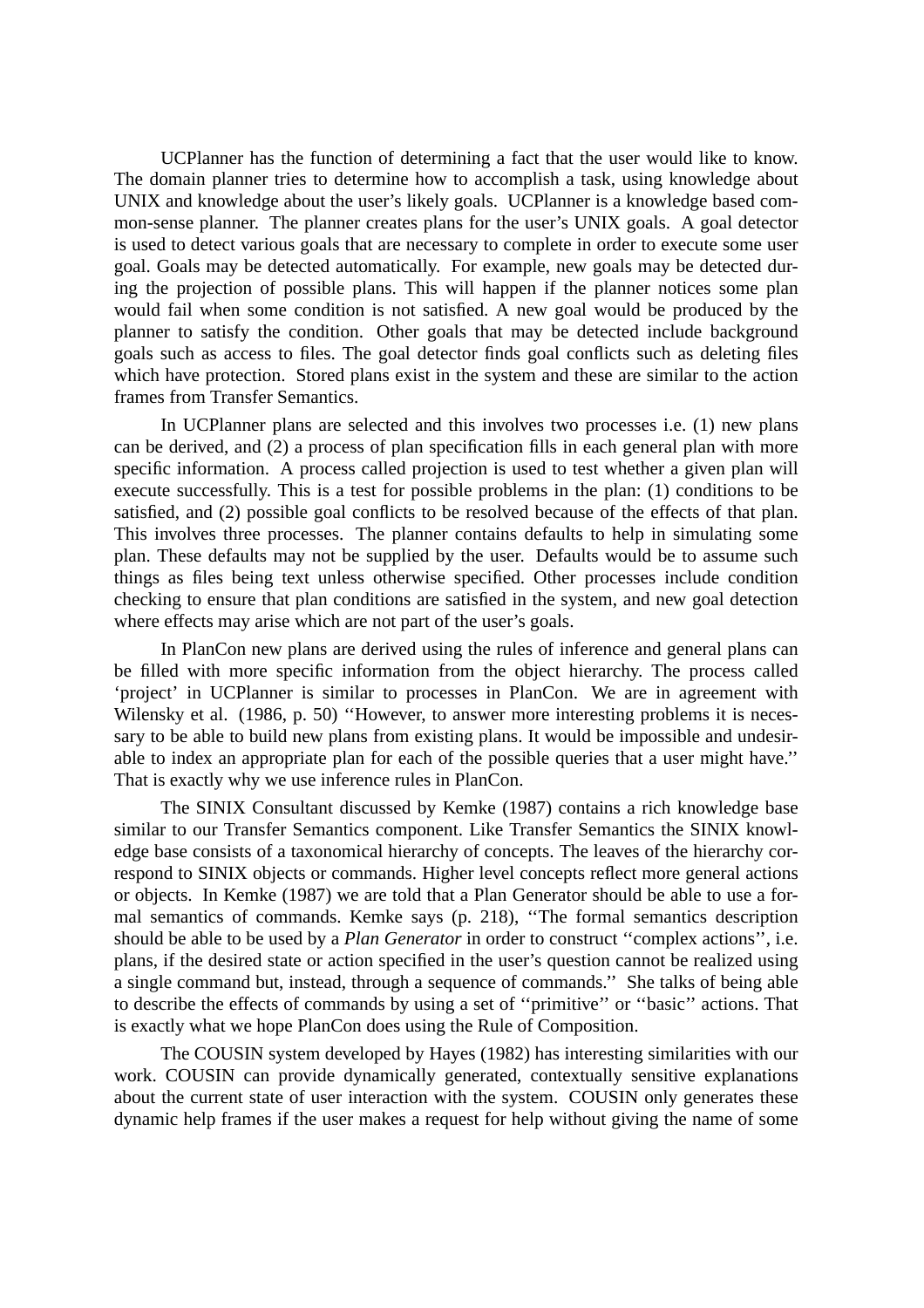static knowledge frame. We can do this by using the rule of composition. That rule generates any command environment by concatenating or interconnecting individual command environments. Of course, as COUSIN is a command-level interface each stage of user interaction will be executable, whereas with PlanCon command environments are representations used by the system to understand user queries. They are representations of what *would* happen if the user executed certain commands.

Sandewall & Ronnquist (1986) define a representation for action structures very similar to our own. Each action structure is defined in terms of ''precondition'', ''postcondition'' and ''prevail'' conditions. Prevail conditions must hold for the duration of some action. An action structure (multi-command environment for us) is viewed as a set of actions (single-command environment for us). Each action has a start point and an end point. These would be the preconditions and postconditions in any multi-command environment. They have done an interesting job on formalizing sequences of connected actions. This will be useful for doing parallel command operations. It is easy in UNIX to be doing one thing while numerous other processes are going on. Such processes are called background or child processes.

An interesting discussion on hierarchical representations of causal knowledge is found in Gabrielan & Stickney (1987). They define a formalism for hierarchical causal models which provides explicit representations for time and probabilities. A system is defined in terms of a set of states and transitions among those states. A state is considered to be a complete or partial description of the system at a moment in time. Transitions define how changes in the system occur. An explicit representation of a transition or action can be defined explicitly in terms of start states (preconditions) and end states (postconditions). They introduce a number of formal definitions to construct a precise formulation of a hierarchical causal model. In their formulation more than one state can be active at any one time and many parallel transitions can occur simultaneously and asynchronously. This is all related to the function of PlanCon.

### **6. Conclusion**

In this paper we have described the architecture of an operating system consultant called OSCON, and more particularly, the operations on a knowledge representation. We showed that a knowledge representation for operating systems called Transfer Semantics will not work without inference. This was done by providing natural language forms that could not be processed by the understander. The next step was to describe some general rules of inference that could be applied to action frames so that the frames would work for each of the these forms. Those inference rules were called (1) The First Rule of Consequence, (2) The Second Rule of Consequence and, (3) The Rule of Composition. We defined three more rules called the AND, OR and No-consequence rules. The AND and OR rules provide necessary and efficiency requirements for frames. The no-consequence rule allows us to specify commands which will have no real effect on objects in the command environments. The language of each inference rule has been borrowed from axiomatic semantics. This semantics has been used to provide formal descriptions of programming languages. We chose the semantics because of its clarity and coverage.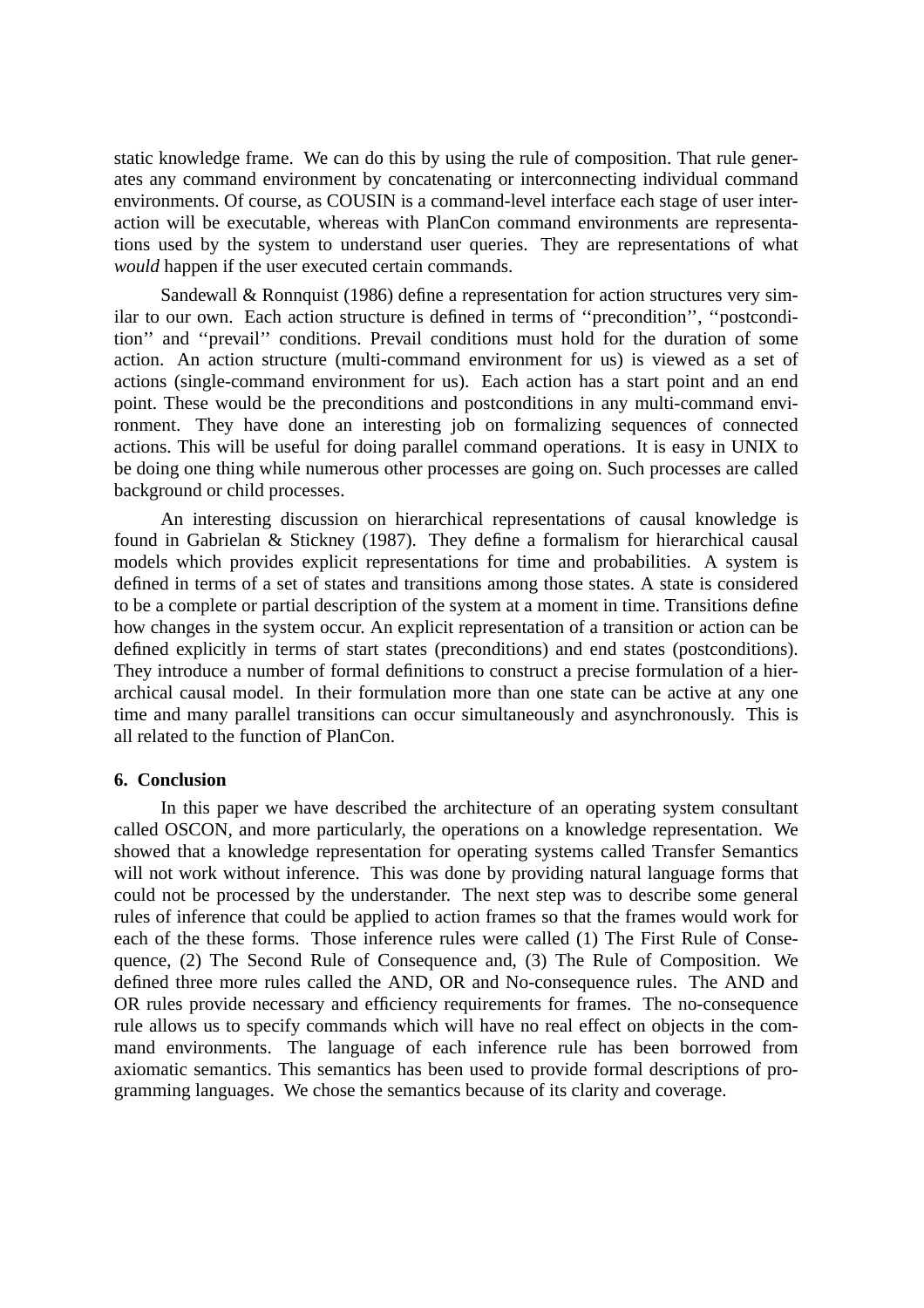It is concluded that the six general rules of inference are necessary in expanding the scope of Transfer Semantics. Remember, the problem with Transfer Semantics is that only preferred conditions are specified in frames. This is done because if all conditions on frames are specified the frames would become too large. The inference rules allow the system to infer all those things that otherwise would not be represented in frames.

We hope to include a learning component called LeCon at a later stage. LeCon will be similar to the component called UTeacher in the UC system (Wilensky et al. 1986). LeCon would allow any user to update knowledge in OSCON through a natural language interface. Knowledge that could be updated includes adding new action frames or object frames or updating existing ones. Inference rules could be updated or new ones added to the inference database. We are not so naive as to believe that six is a magic inference number at all. For an update system it would be nice if all knowledge was kept in the same place in the understander. Then, we must justify why we chose to have three types of knowledge in different places which may hamper updating. That is, why did we choose to separate out knowledge into object frames, action frames, and inference rules ?

We believe that it is easier to keep the static data representation (action frames) small and use information from another static representation (object frames) together with inference rules to expand the scope of action frames. The system will become more efficient, as it is easier to match small frames containing localized information, and infer on that local information than to search through large frames. We have come to one major conclusion while developing this research. In general we argue that  $\lceil$  action-frames + object-hierarchy + inference-rules 1 is better than [ ACTION-FRAMES<sup>\*</sup> 1 or even [ ACTION-FRAMES + object-hierarchy 1 for any system.

Our approach brings up the question of procedural versus declarative representations. The inference rules are procedural and Transfer Semantics (action frames + object frames) is declarative. However, and this is an important point, the very fact that we have defined clearly and precisely what we are doing procedurally with six inference rules means that the procedural elements in the system are now, "declarative". That is exactly why we have defined the rules explicitly. The reader must trust us to program the rules as we have stated them. Therefore, one major conclusion of our work, is that procedural representations can be made declarative if one takes the time to do so.

Although six general rules of inference have been defined here, the rules may need to be extended for certain types of each natural language form. Inference rules could be thought of as having their own hierarchy just like a semantic network or inheritance hierarchy, or whatever. Such hierarchies of component goals and actions for domain-dependent plans have been used by Carberry (1983). Litman & Allen (1984) and Pelavin & Allen (1987) have also developed a model based on a hierarchy of plans and metaplans.

Take for example the Rule of Composition, one of the more complex rules that does a lot of work. If a user asks something like, ''How do I spell a file and print the mistakes on the Imagen ?'' there is a composition of the commands spell and print. In this case the frame for SPELL is embedded inside that for PRINT. For the query, ''How do I print a listing of my directory ?'' the LIST frame is embedded inside the PRINT frame. These forms

<sup>∗</sup> By using upper case characters we hope to emphasize that terms refer to action frames containing a large number of conditions.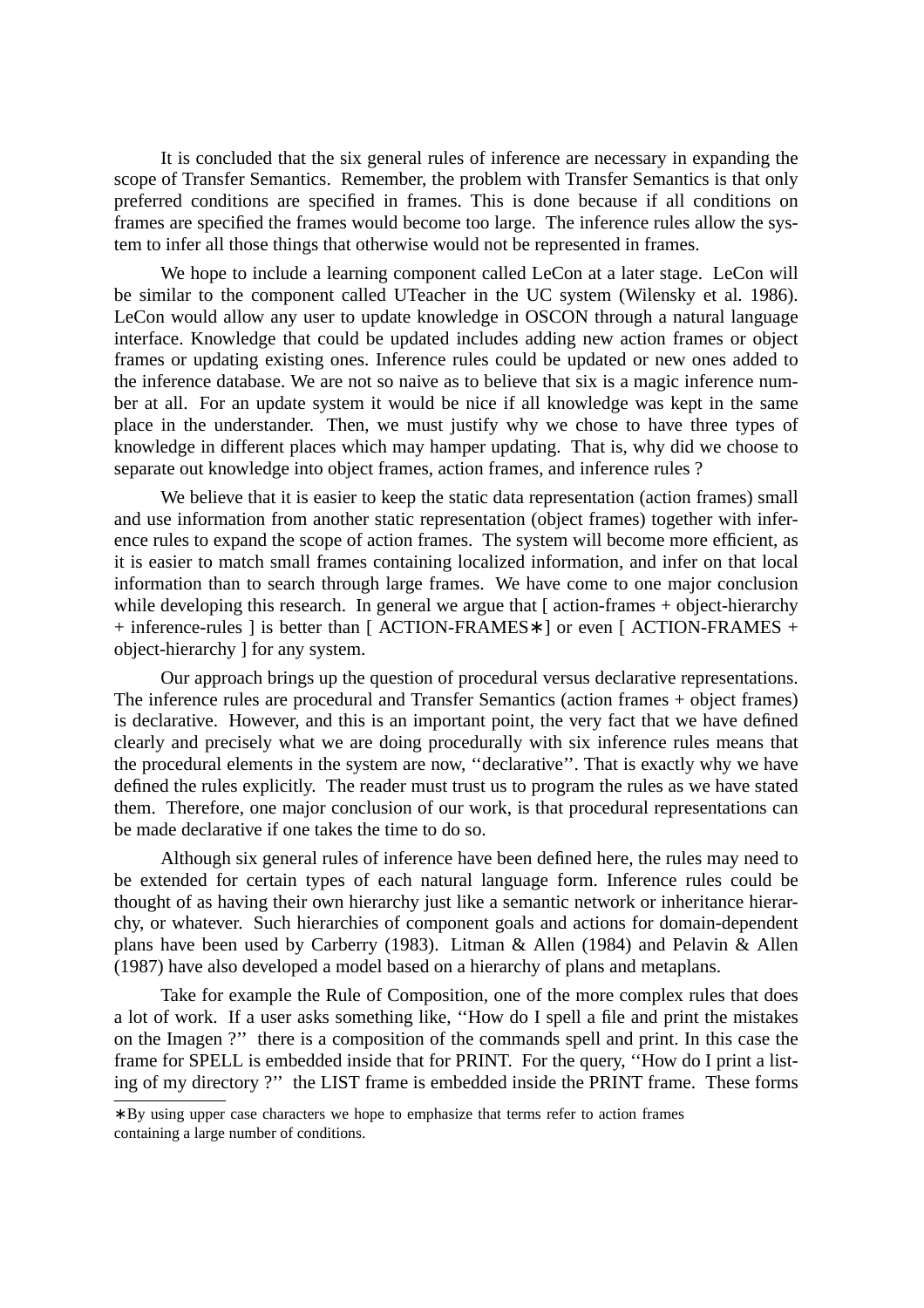of queries are examples of simple serial interconnection where the output of one is passed as the input to another. However, that will not be good enough for the query, "How do I find a job number and then kill the job ?" In this case the user needs to find a job number (one action or command) and then kill it (another action or command). However, the output of one command is not passed as the input to the other. The KILL frame just needs information from the FINDING-JOB-NUMBERS frame. We need to define a new inference rule, involving some type of composition - i.e. a variation on the rule of composition. The rule will specify sifting of information from one action to be passed to another. And, again there will surely be many ways of sifting information from commands. One can easily see that it would certainly be naive to suspect that six general rules of inference will be enough. Our next job is to locate and specify new and interesting rules of inference.

Elements of the Rule of Composition have also been described as ''enablement'' by Pollack (1986). Her example demonstrates that in a mail system some user may type HEADER 15 and this *enables* the *generation* of deleting the fifteenth message by typing ''DEL .''. This happens because typing HEADER 15 makes message fifteen the current message to which "." refers. Pollack only considers what she calls 'simple plans' which are a restricted subset of plans. Simple plans are those plans where the agent believes that all the actions in a plan play a role by generating another action. That is, the plan includes no actions that the user believes are related to each other by enablement. Simple plans can also be generated by PlanCon.

In this paper we have not worried about problems of the distinction between what the user and system believes. That distinction is discussed by Pollack (1986) in a paper on plan inference. She proposes that models of plan inference in conversation must include this distinction. If this does not happen plan inference will fail as will the communication that it is meant to support. Pollack has implemented a plan inference model in SPIRIT which is a small demonstration system that answers questions about computer mail. She makes a neat distinction between ''act-types'' and ''actions''. Act-types are types of actions and correspond to what we call action frames. Actions correspond to specific actions to achieve some act-type. For example, "cat" and "more" are actions specified in our PRINT frame where the frame can be thought of as an act-type. Wilks & Ballim (1987) have proposed a first implementation of a ''belief engine'' called ViewGen that contains heuristics for the default ascription of belief. We hope to include an instantiation of this belief engine within OSCON to model the interaction of system and user planning on the basis of differing beliefs and plans.

We will close with a question raised by Wilensky et al. (1984, p. 590) , ''Probably the most significant problem in UC (Unix Consultant) involves representational issues. That is, how can the various entities, actions and relationships that constitute the UC domain best be denoted in a formal language ?'' It is hoped that we have made a start in answering this question and many more.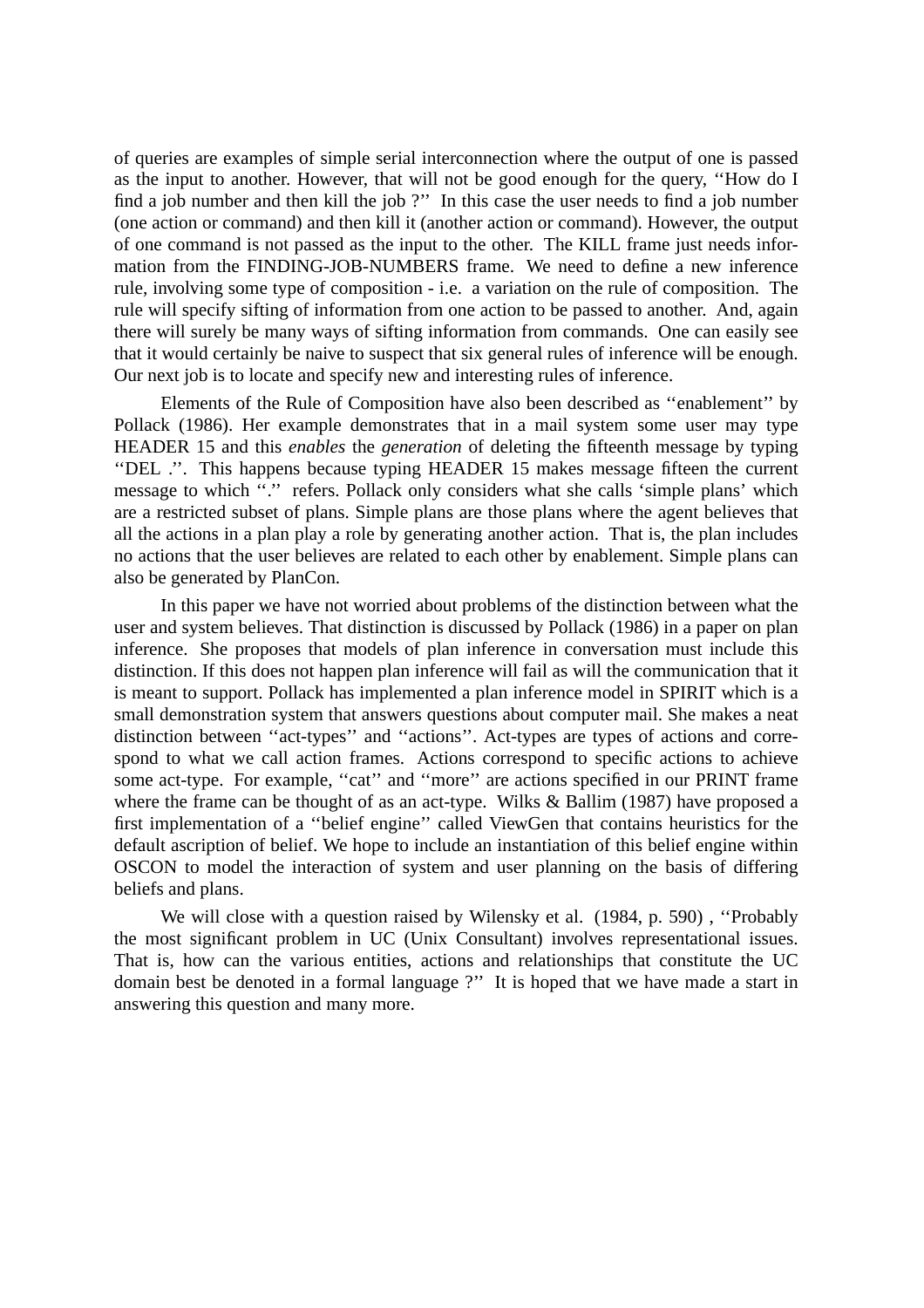## **Acknowledgements**

We wish to acknowledge Yorick Wilks, Jerry Ball and Dan Fass from the Natural Language Group at the Computing Research Laboratory for providing interesting comments on this work. Dr. Stephen Hegner at the University of Vermont also contributed salient points.

#### **References**

- Algaić, S. and Arbib M. A. (1978) *The design of well-structured and correct programs*. New York: Springer-Verlag
- Arens, Yigal (1986) *CLUSTER: an approach to contextual language understanding.* Report No. UCB/CSD 86/293, Computer Science Division (EECS), University of California, Berkeley, California 94720, April.
- Billmers, Meyer A. & Garifio, Michael G. (1985) *Building knowledge-based operating system consultants*. In Proceedings of the Second Conference on Artificial Intelligence Applications, Miami Beach, December, 449-454.
- Bobrow, D.G. & Winograd, T. (1977) *An overview of KRL, a knowledge representation language*. Cognitive Science, Vol. 1, No. 1, 3-46.
- Brachman, R.J. (1979) *On the epistemological status of semantic networks*. In Associative Networks: Representation and use of knowledge by computers, N.V. Findler (Ed.), Academic Press: New York, 3-50.
- Carberry, Sandra (1983) *Tracking user goals in an information-seeking environment*. Proceedings of the National Conference on Artificial Intelligence (AAAI-83), University of Maryland, Washington, D.C.
- Douglass, Robert J. & Hegner, Stephen J. (1982) *An expert consultant for the UNIX operating system: Bridging the gap between the user and command language semantics*. Proc. Fifth National Conference of the Canadian Society for Computational Studies of Intelligence (CSCSI)/SCIEO Conference, Saskatoon, Saskatchewan, May.
- Fass, D.C. (1986) *Collative Semantics: an approach to coherence*. Memoranda in Computer and Cognitive Science, Memorandum MCCS-86-56, Rio Grande Research Corridor, Computing Research Laboratory, Box 30001, New Mexico State University, Las Cruces, NM 88003-0001.
- Fikes, R.E. and Nilsson, N.J. (1971) *STRIPS: A new approach to the application of theorem proving to problem solving*. Artificial Intelligence, Vol. 2.
- Floyd, R. W. (1967) *Assigning meanings to programs*. In Mathematical Aspects of Computer Science, Proc. American Mathematical Society, Symposium in Applied Mathematics, Vol. 19, ed. J. T. Schwartz., Providence, Rhode Island, 19-31.
- Gabrielan, A. & Stickney, M.E. (1987) *Hierarchical representation of causal knowledge*. Proc. Western Conference on Expert Systems, July 2-4, 1987, Disneyland Hotel,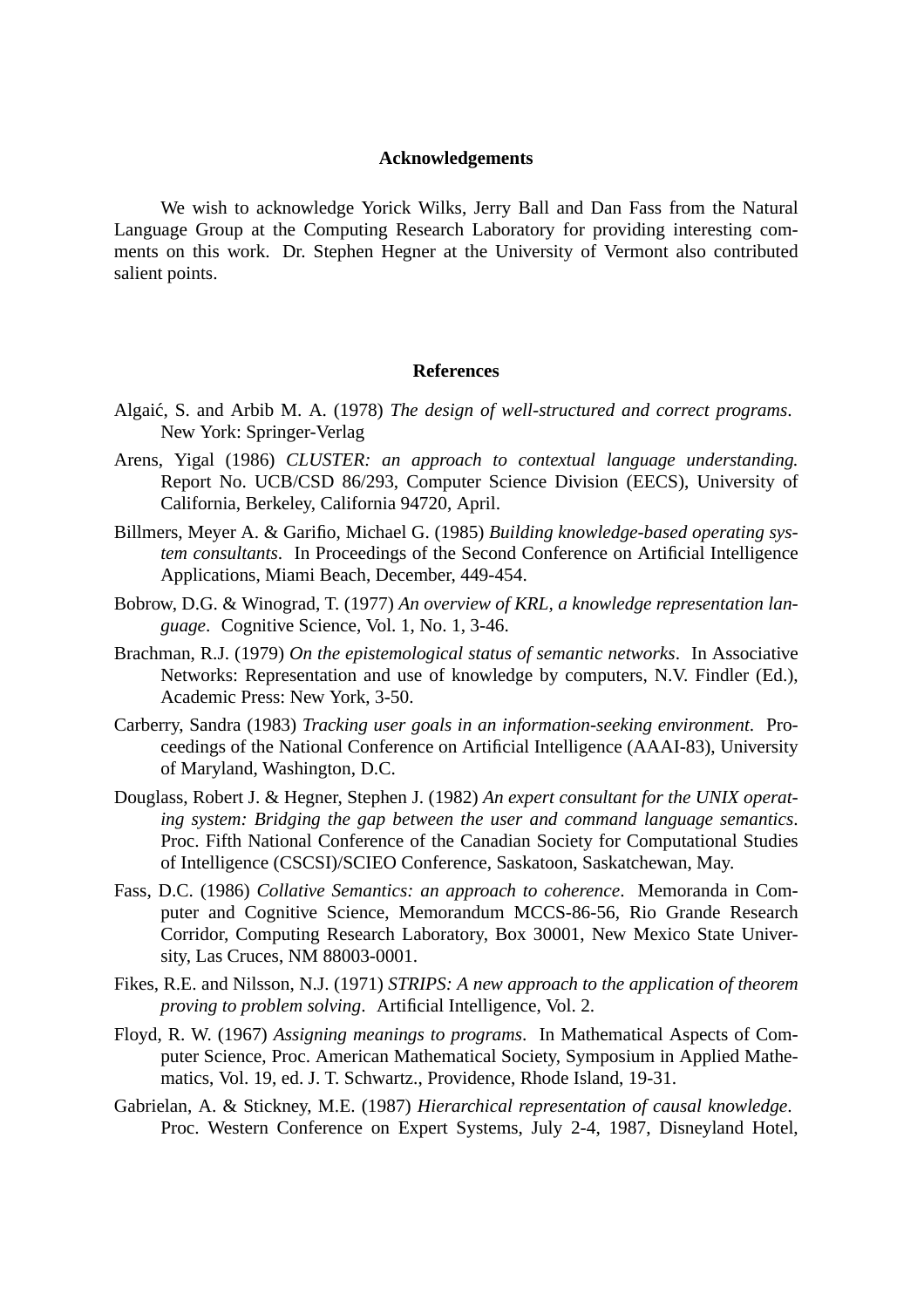Anaheim, California.

- Goldstein, I.P., & Roberts, R.B. (1977) *Nudge, a knowledge-based scheduling program*. In Proc. IJCAI-5, 257-263.
- Hayes, Philip J. (1982) *Uniform help facilities for a cooperative user interface*. Proc. National Computer Conference, AFIPS, Houston, 469-474.
- Hayes, Philip J. & Szekely, Pedro A. (1983) *Graceful interaction through the COUSIN command interface*. International Journal of Man-Machine Studies Vol. 19, 285-306.
- Hegner, Stephen J. & Douglass, Robert J. (1984) *Knowledge base design for an operating system expert consultant*. Proc. of the Fifth National Conference of the Canadian Society for Computational Studies of Intelligence (CSCSI), London, Ontario, December, 159-161.
- Hegner, Stephen J. (1987) *Representations of command language behavior for an operating system expert consultation facility*. Technical Report CS/TR87-02, CS/EE Department, University of Vermont, Burlington, Vermont, USA.
- Hendrix, G. G., Sacerdoti E. D., Sagalowicz, D. & Slocum, J. (1978) *Developing a natural language interface to complex data*. ACM Transactions on Database Systems (TODS), Vol. 3, No. 2, June, 105-147.
- Hoare, C. A. R. (1969) *An axiomatic basis for computer programming*. Communications of the ACM, Vol. 12, No. 10, 576-583, October.
- Hoare, C.A.R. & Wirth, N. (1973) *An axiomatic definition of the programming language PASCAL*. Acta Informatica, Vol. 2, 335-355.
- Kautz, Henry A. & Allen, James F. (1986) *Generalized plan recognition*. Proc. Fifth National Conference on Artificial Intelligence, Philadelphia, Pensylvania, Vol. 1 (Science), 32-37, August.
- Kemke, Christel (1987) *Representation of domain knowledge in an intelligent help system*. In Human-Computer Interaction — INTERACT '87, H.J. Bullinger and B. Shakel (Eds.), Elsevier Science Publications B.V. (North-Holland), 215-220.
- Litman, Diane J. & Allen, James F. (1984) *A plan recognition model for clarification subdialogues*. Proc. 10th International Conference on Computational Linguistics, and, 22nd Annual meeting of the Association for Computational Linguistics (COL-ING-84), Stanford, California, 302-311, July.
- Martin, Paul; Appelt, Douglas & Pereira, Fernando (1983) *Transportability and generality in a natural-language interface system*. In Bundy, Alan (Ed.) Proc. IJCAI-8, Karlsruhe, West Germany, August, 573-581.
- McDonald, James E.; Stone, J. D., & Liebelt L. S. (1983) *Evaluating a method for structuring the user-system interface*. Proceedings of the 27th Annual Meeting of the Human Factors Society, 834-837.
- McDonald, James E.; Dearholt, Donald W.; Paap, Kenneth R. & Schvaneveldt, Roger W. (1986) *Human factors in computing systems.* Proc. CHI'86 conference (Marilyn Mantei & Peter Orbeton Eds.) Special issue of the SIGCHI Bulletin, Boston,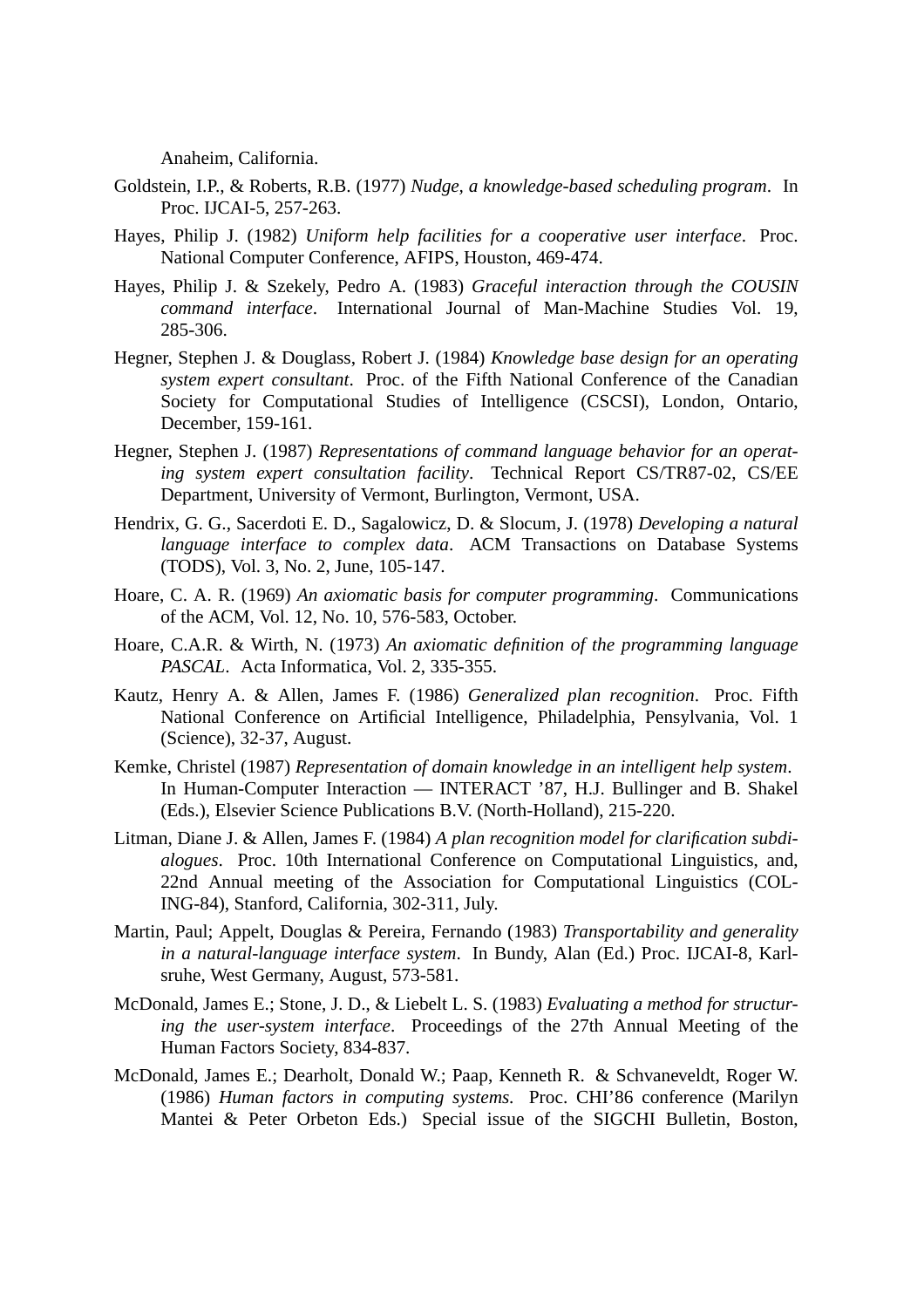285-290, April.

- McDonald, James E. & Schvaneveldt, Roger W. (1987) *The application of user knowledge to interface design*. Memoranda in Computer and Cognitive Science, Memorandum MCCS-87-93, Rio Grande Research Corridor, Computing Research Laboratory, Box 30001, New Mexico State University, Las Cruces, NM 88003-0001.
- Mc Kevitt, Paul & Wilks, Yorick (1987) *Transfer Semantics in an Operating System Consultant: the formalization of actions involving object transfer.*. In Proceedings of the Tenth International Joint Conference on Artificial Intelligence (IJCAI-87), Vol. 1, 569-575, Milan, Italy, August.
- Mc Kevitt, Paul (1986a) *Parsing embedded queries about UNIX*. Memoranda in Computer and Cognitive Science, Memorandum MCCS-86-72, Rio Grande Research Corridor, Computing Research Laboratory, Box 30001, New Mexico State University, Las Cruces, NM 88003-0001.
- Mc Kevitt, Paul (1986b) *Selecting and instantiating formal concept frames*. Memoranda in Computer and Cognitive Science, Memorandum MCCS-86-71, Rio Grande Research Corridor, Computing Research Laboratory, Box 30001, New Mexico State University, Las Cruces, NM 88003-0001.
- Owicki, S. & Gries, D. (1976a) *An axiomatic proof technique for parallel programs I*. Acta Informatica, Vol. 6, 319-340.
- Owicki, S. & Gries, D. (1976b) *Verifying properties of parallel programs: an axiomatic approach*. Communications of the ACM, Vol. 19, 279-285.
- Pagan, Frank G. (1981) *Formal specification of programming languages: a panoramic primer*. Prentice-Hall: New Jersey.
- Pelavin, Richard N. & Allen, James F. (1987) *A model of concurrent actions having temporal extent*. Proc. Sixth National Conference on Artificial Intelligence (AAAI-87), Seattle, Washington, Vol. 1, 246-250, July.
- Pollack, Martha E. (1986) *A model of plan inference that distinguishes between the beliefs of actors and observers*. In Proc. of the Association of Computational Linguistics Conference, 207-214.
- Sandewall, Erik & Ronnquist, Ralph (1986) *A representation of action structures*. Proc. Sixth National Conference on Artificial Intelligence (AAAI-87), Seattle, Washington, Vol. 1, 89-97, July.
- Sparck-Jones, Karen (1983) *Shifting meaning representations*. In Bundy, Alan (Ed.) Proc. IJCAI-8, Karlsruhe, West Germany, August, 573-581.
- Stanat, Donald F. & McAllister, David F. (1977) *Discrete mathematics in computer science*. Prentice-Hall, Inc. : Englewood Cliffs, New Jersey.
- Tyler, Sherman W.&Treu, Siegfried (1986) *Adaptive interface design: a symmetric model and a knowledge-based implementation* The third ACM-SIGOIS conference on Office Information Systems, Association of Computing Machinery, SIGOIS Bulletin (formerly SIGOA Bulletin), Vol. 7, Nos. 2-3, 53-60, Summer-Fall.